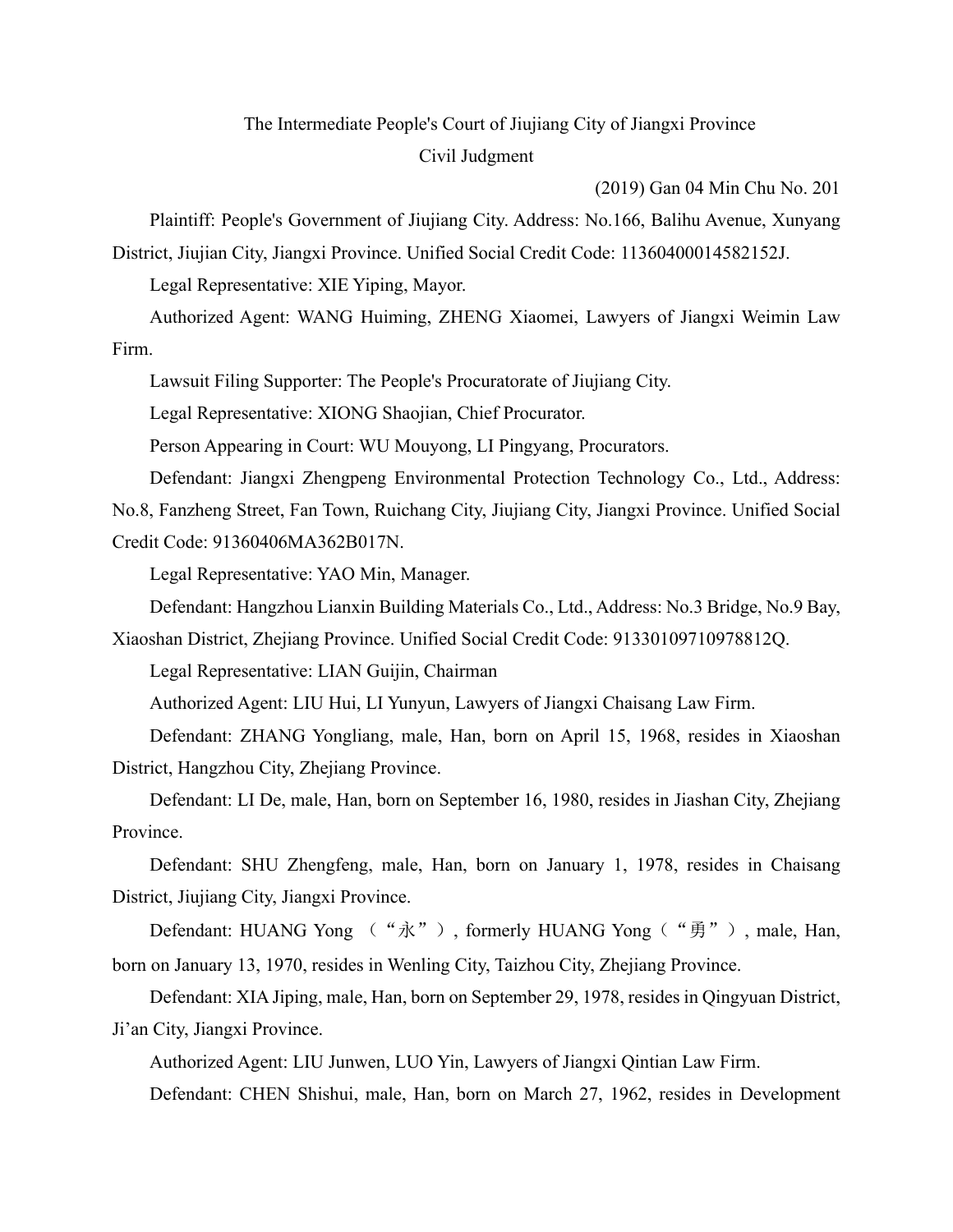Zone, Jiujiang City, Jiangxi Province.

Authorized Agent: DENG Yiqing, Lawyer of Jiangxi Weimin Law Firm.

Defendant: MA Zuxing, male, Han, born on February 26, 1974, resides in Gongqing City, Jiangxi Province.

Authorized Agent: LIU Tangyin, Lawyer of Jiangxi Kaihe Law Firm.

The ecological and environmental damage compensation case between Plaintiff Jiujiang Municipal People's Government with Defendants Jiangxi Zhengpeng Environmental Technology Co., Ltd. (hereinafter referred to as "Zhengpeng Company"), Hangzhou Lianxin Building Material Co., Ltd. (hereinafter referred to as "Lianxin Company"), ZHANG Yongliang, LI De, SHU Zhengfeng, HUANG Yong, XIA Jiping, CHEN Shishui, and MA Zuxing was accepted by this Court on September 19, 2019. After the People's Procuratorate of Jiujiang City filed an opinion supporting the prosecution, a collegial bench was formed in accordance with the law for the hearing. Plaintiff's attorneys WANG Huiming and ZHENG Xiaomei, the Lawsuit Filing Supporter's chief prosecutor XIONG Shaojian, the prosecutors WU Mouyong, Li Pingyang, Li Yunyun, the attorney of Defendant Lianxin Company, Defendant ZHANG Yongliang, SHU Zhengfeng, Huang Yong, Defendant XIA Jiping's attorney LIU Junwen, Defendant CHEN Shishui and his attorney DENG Yiqing, Defendant MA Zuxing and his attorney LIU Tangyin appeared in court for this litigation, while Defendants Zhengpeng Company and LI De failed to appear in court upon summons according to law. The case has now been concluded.

During the trial of this case, this Court approved Plaintiff's application to withdraw the charges against Defendant SHEN Xiaojun because the joint restoration fee which shall be borne by SHEN has been paid in full by non-party Hangzhou Tangqi Thermal Power Co. Ltd.

The plaintiff requested the Court to: 1. order Defendants Zhengpeng Company, Lianxin Company, ZHANG Yongliang, LI De, SHU Zhengfeng, HUANG Yong, XIA Jiping, CHEN Shishui and MA Zuxing to jointly undertake the ecological and environmental restoration obligations for the plot at Zhengjia Bay, Wufeng Village, Shayan Road, Jiujiang Economic and Technology Development Zone, and the plot around Jiusongshanhe Longyuan in Yongxiu County, Jiujiang; if such restoration obligations are not fulfilled, the aforementioned Defendants shall be ordered to jointly pay 7,186,098 Yuan for ecological and environmental restoration (including direct engineering costs of 5,375,800 Yuan, indirect costs of 938,958 Yuan, basic reserve costs of 381,340 Yuan, environmental emergency monitoring costs of 290,000 Yuan and assessment report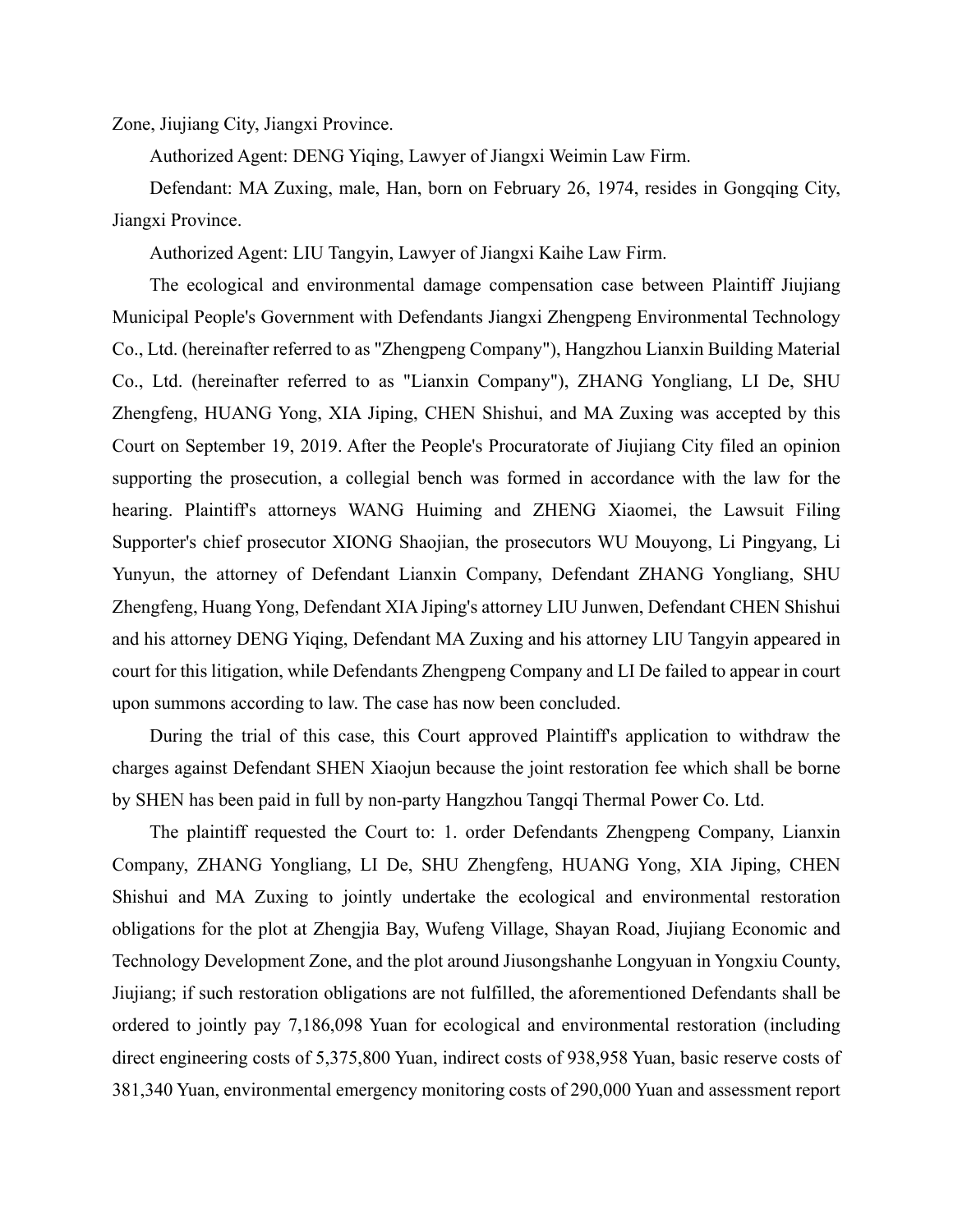preparation costs of 200,000 Yuan); 2. order Defendants Zhengpeng Company, LI De, SHU Zhengfeng, HUANG Yong, XIA Jiping, CHEN Shishui, MA Zuxing to jointly undertake the ecological and environmental restoration obligations for the plot at the depression near Shayan Road, Jiujiang Economic and Technology Development Zone, if such restoration obligations are not fulfilled, the aforementioned Defendants shall be ordered to jointly pay 2,803,395.5 Yuan for ecological and environmental restoration (including direct engineering costs of 2,128,500 Yuan, indirect costs of 374,615.5 Yuan, basic reserve costs of 170,280 Yuan and environmental emergency monitoring costs of 130,000 Yuan); 3. order that the Defendants jointly bear the attorney's fees of 40,000 Yuan of this case; 4. order the Defendants to make public apologies; 5. order the Defendants to jointly bear all litigation costs of this case.

Facts and grounds: 1. The connection between the Defendants in this case. Defendant Zhengpeng Company was registered and established by the Defendant LI De in the former Jiujiang City Administration for Industry and Commerce on June 22, 2017. The de facto person in charge of Zhengpeng Company is Defendant LI De. Defendants LI De, SHU Zhengfeng, HUANG Yong and others all obtained sludge from Tangqi Company and Defendant Lianxin Company in the name of Defendant Zhengpeng Company. ZHANG Yongliang was responsible for the sludge transfer business of Lianxin Company among the Defendants. The non-party Fengcheng Zhihe New Materials Co., Ltd. (hereinafter referred to as "Zhihe Company", not listed as the Defendant because it has been deregistered) was one of the collaborators of Defendant Zhengpeng Company for the illegal transport and disposal activities. Upon investigation, Zhihe Company has no factory address or office location and has been deregistered. Defendant XIA Jiping is the de facto person in charge of Zhihe Company, who cooperated with LI De, HUANG Yong and others to engage in sludge disposal business in the name of Zhihe Company and profited from such activities. During the illegal transport of sludge, the specific roles of Defendants are as follows: Defendant HUANG Yong or XIA Jiping obtains the sludge from Tangqi Company and Defendant ZHANG Yongliang; Defendant LI De arranges the transfer of the sludge; when the sludge arrives at the corresponding location, Defendants SHU Zhengfeng, CHEN Shishui, MA Zuxing and others then dispose the sludge illegally.

2. The background of this case. On August 17, 2017, Defendants LI De, SHU Zhengfeng and HUANG Yong signed the Agreement for Comprehensive Utilization of Resources of Sludge (General Solid Waste) with Tangqi Company in the name of Zhengpeng Company and Jiujiang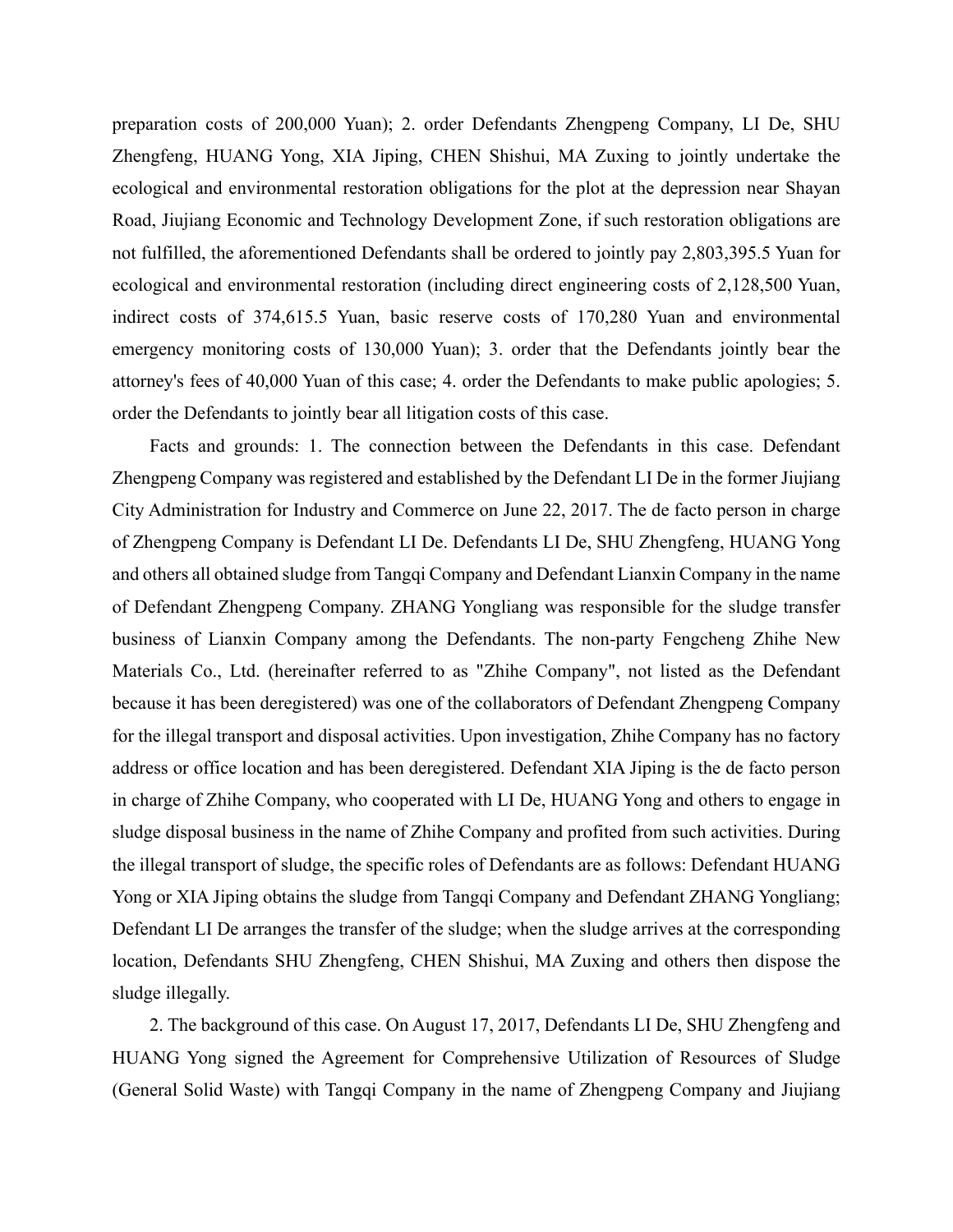Xinqiang Building Materials Co., Ltd. (hereinafter referred to as "Xinqiang Company"). The Agreement stipulates that Tangqi Company will provide sludge to Xinqiang Company for comprehensive utilization of resources, and Zhengpeng Company will be responsible for transport. On September 1, 2017, Defendant LI De went on to sign the Agreement for Comprehensive Utilization of Resources of Sludge (General Solid Waste) with Tangqi Company in the name of Defendant Zhengpeng Company and Hengfeng Building Material Factory in Yongxiu County (hereinafter referred to as "Hengfeng Building Material Factory"). The content of the Agreement remains basically the same with the previous one. Defendant ZHANG Yongliang engaged in the sludge (general solid waste) transport business in the name of Defendant Lianxin Company. On September 12, 2017, Defendant ZHANG Yongliang signed the General Solid Waste Sludge Treatment Agreement with Defendant Zhengpeng Company in the name of Defendant Lianxin Company. According to the Agreement, Zhengpeng Company will accept the sludge from the sewage treatment process of Lianxin Company at a treatment cost of 110 Yuan per ton. Zhengpeng Company is responsible for the transport of the sludge to the sludge treatment project acceptance system in Zhengpeng Company with the freight borne by Zhengpeng Company. On September 15, 2017, Defendant Zhengpeng Company and Zhihe Company entered into a cooperation agreement which stipulates that Zhengpeng Company and Zhihe Company will cooperate in the business of sludge and coal gangue renewable fuels. From August 2017 to early 2018, Defendants LI De, HUANG Yong, SHU Zhengfeng, CHEN Shishui, MA Zuxing and others dumped the sludge from Tangqi Company and the sludge transported from Lianxin Company by Defendant ZHANG Yongliang directly to the place where the incident occurred in Jiujiang. In response to reports from the public, the Jiujiang Municipal Ecology and Environment Bureau initiated an investigation of the aforementioned illegal activities on October 30, 2017. Upon investigation, Jiujiang Municipal Ecology and Environment Bureau transferred this case to Jiujiang Municipal Public Security Bureau on February 5, 2018 due to the suspected criminal offence in this case. On July 23, 2019, the Primary People's Court of Xunyang District issued the (2019) Gan 0403 Xing Chu No. 31 criminal judgment. Defendants SHU Zhengfeng, HUANG Yong, CHEN Shishui, ZHANG Yongliang, MA Zuxing and SHEN Xiaojun were all sentenced to corresponding terms of imprisonment for environmental pollution. Defendants LI De and XIA Jiping were dealt with in a separate case, and have also been prosecuted in accordance with the law.

3. The facts and the damage results of the case in which the Defendants illegally transferred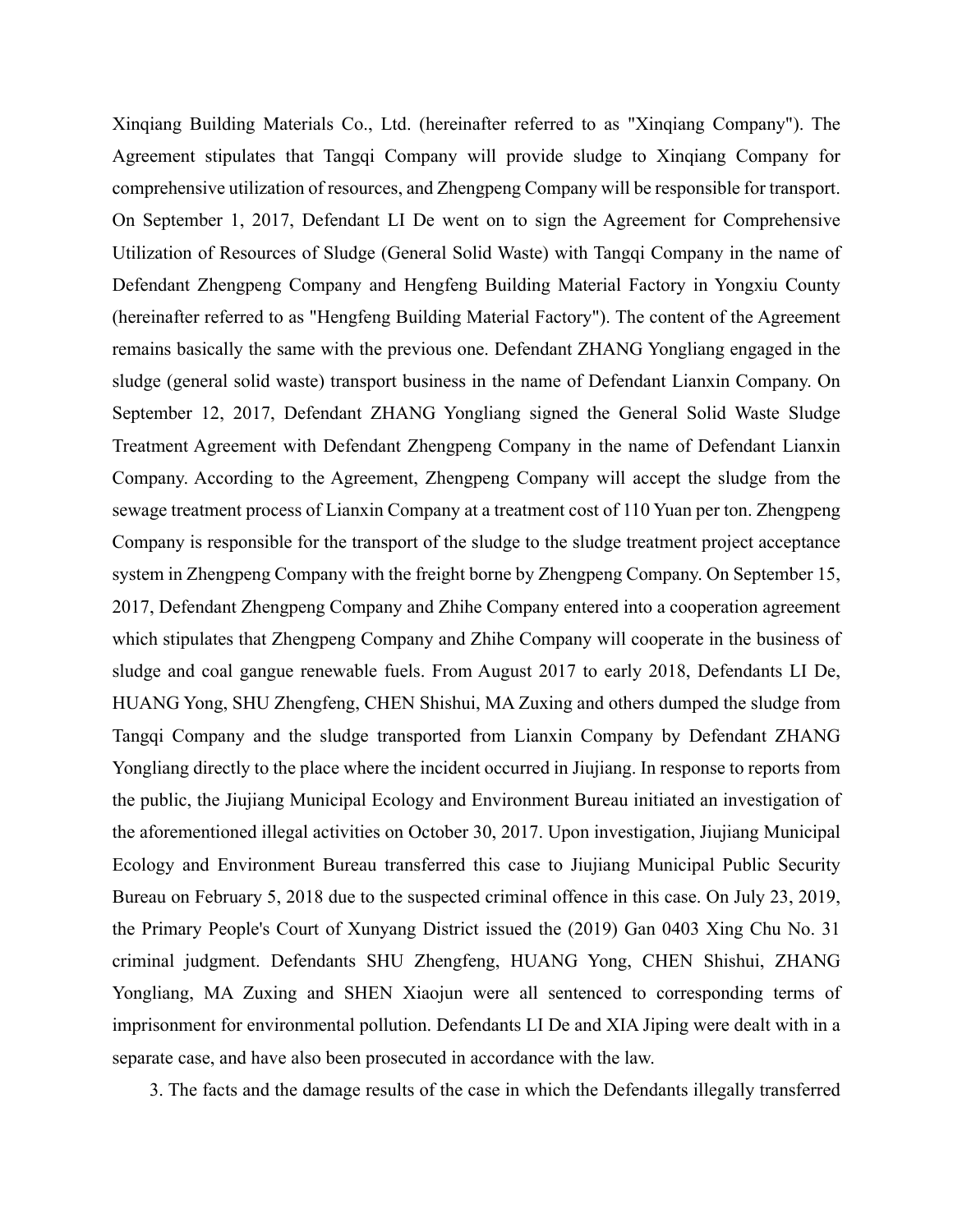and dumped sludge across provinces. (1) In August 2017, Defendants LI De and HUANG Yong successively loaded 6 ships of sludge from Tangqi Thermal Power Port with a total of around 4,800 tons in the name of Defendants Zhengpeng Company and Xinqiang Company. Defendant LI De arranged ships to transport the sludge to Dongyi Port in Lushan City, Jiujiang, Defendants SHU Zhengfeng and LI De arranged tandem axle trailers in Lushan City to transport three and a half ships of the sludge of about 2,800 tons to Wujiazui, Donglin Town, near the Donglin Buddha in Lushan City for dumping. The other half ship of the sludge of about 400 tons was dumped in Hukouchong Village, Donglin Town. The other two ships of sludge of about 1,600 tons were transported by Defendant LI De to the Shunxin Port of the Second Yangtze River Bridge in Jiujiang in September 2017. Defendant SHU Zhengfeng then delivered the aforementioned sludge from the two ships to Defendant CHEN Shishui for treatment at a price of 45 Yuan per ton. The sludge was dumped randomly by Defendant CHEN Shishui in Zhengjia Bay, Wufeng Village, Shayan Road, near the Second Yangtze River Bridge in Jiujiang. (2) In October 2017, Defendant HUANG Yong obtained four ships of sludge of about 3,200 tons from Defendant ZHANG Yongliang. LI De then transported four ships of sludge to Jiujiang Shunxin Port. The four ships of sludge were handled to CHEN Shishui for treatment after Defendant SHU Zhengfeng paying CHEN 20,000 Yuan in cash. Defendant CHEN Shishui dumped one and a half ships sludge of about 1,200 tons at Zhengjia Bay, Wufeng Village, Shayan Road, Jiujiang Economic and Technology Development Zone. Because such dumping was reported, LI De transported the remaining two and a half ships of sludge to other places for disposal. (3) In November 2017, Defendant LI De transported five ships of sludge of about 4,000 tons from Defendant ZHANG Yongliang to the Qiligang Port in Nanchang, which was arranged by Defendant MA Zuxing. Defendant MA Zuxing arranged LIU Mingming and other truck owners to directly dump three ships of sludge of about 2,400 tons at a villa south of Jiusongshanhe Longyuan, Yongxiu County, and helped Defendant LI De to pay for such sludge; Defendant LI De then transported the remaining 2 ships of sludge from Qiligang Port to a villa south of Jiusongshanhe Longyuan and dumped it directly. (4) In January 2018, Defendant HUANG Yong and Defendant SHU Zhengfeng cooperated in the sludge transport business. Defendant HUANG Yong contacted Defendant ZHANG Yongliang to transport the sludge at a price of 108 Yuan per ton. Defendant HUANG Yong then obtained two ships of sludge of about 1,600 tons from ZHANG Yongliang and transported it to Jiujiang to Defendant SHU Zhengfeng for treatment. Defendant SHU Zhengfeng paid Defendant CHEN Shishui 20,000 Yuan and handled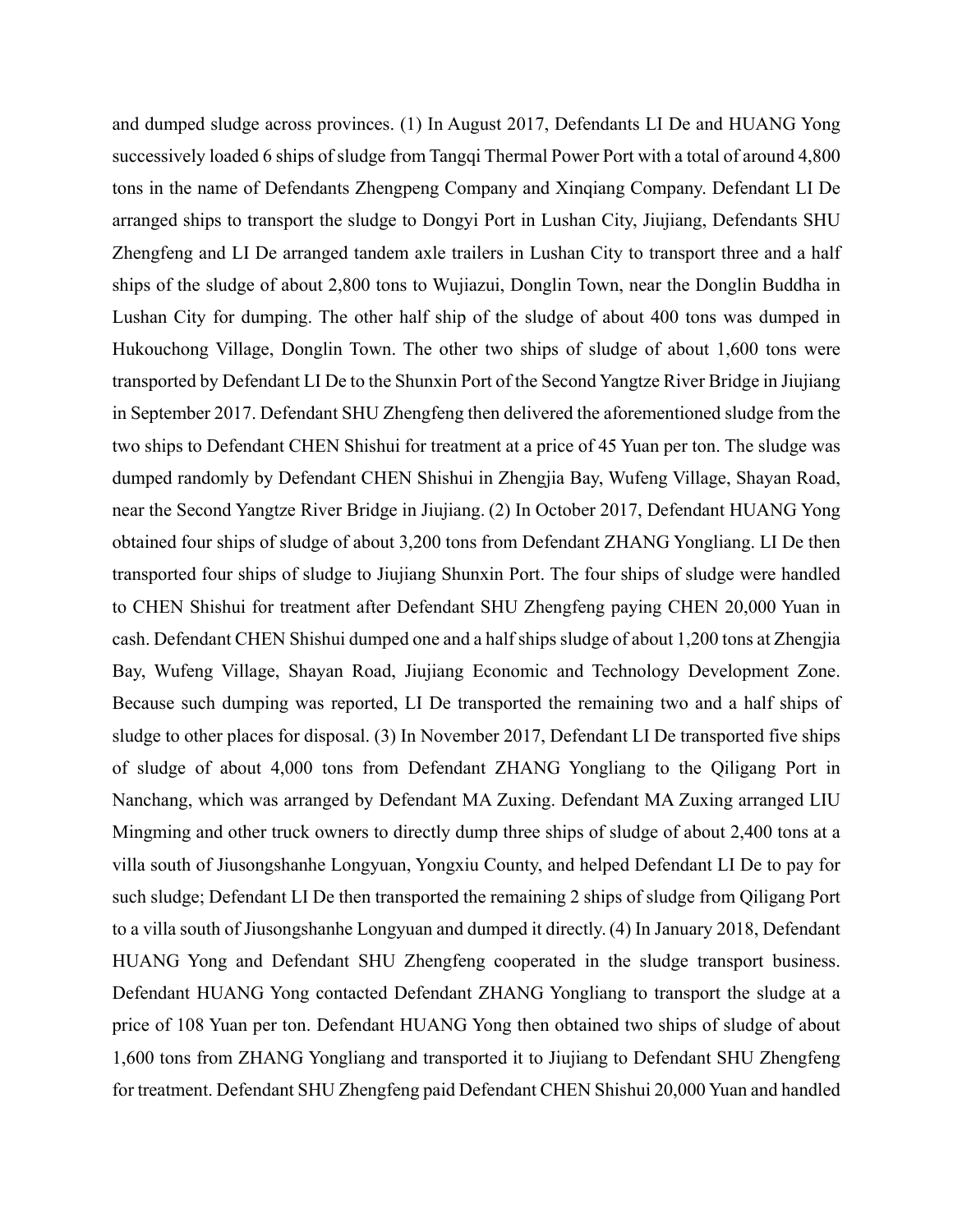the two ships of sludge to CHEN Shishui for treatment. CHEN Shishui directly dumped the two ships of sludge at Zhengjia Bay, Wufeng Village, Shayan Road, Jiujiang Economic and Technology Development Zone. (5) In January 2018, Defendant LI De took over 6 ships of sludge of about 4,800 tons from multiple companies on the Yangtze River and handed it to Defendant HUANG Yong for disposal. Defendant HUANG Yong and defendant SHU Zhengfeng then transported four ships of such sludge of about 3,200 tons to Saicheng Lake Port and handed it over to Defendant CHEN Shishui for disposal. CHEN Shishui then dumped the four ships of sludge near the depression at Shayan Road.

Tests by relevant entrusted agency revealed that the sludge piled in Hukouchong Village, Hualin Town, Lushan City, and Aikou Village, Wenquan Town contains heavy metals such as zinc, bronze and arsenic; the solid waste dumped in the depression of Zhengjia Bay, Wufeng Village, Shayan Road, Jiujiang contains heavy metal bronze and zinc. The sludge extracted by the police department in Huahong Port contains heavy metals such as arsenic, copper, lead, zinc, cadmium, nickel, chromium that exceeds limit. At the same time, the Jiangxi Environmental Protection Research Institute of Ecological and Environmental Damage Forensic Investigation Center issued the Environmental Damage Assessment Report for the Sludge Illegal Dumping Incident by Jiangxi Zhengpeng Environmental Protection Technology Co. which clarifies that all the detection points of the above five plots contain zinc and complex elements that exceed the background value (baseline) by over 20%, and satisfies the requirements of "the air, surface water, sediment, soil, groundwater and other environmental media characteristic pollutant liquid skin of the assessment area exceeds the baseline by over 20%, by which the sludge illegal dumping incident by Zhengpeng Company can be identified to have caused damage to the soil, water environment and air."

The aforementioned Defendants' division of work in the cooperation and arbitrary illegal dumping of toxic substances caused extremely serious damage to the ecological environment of Jiujiang City which also caused extremely bad influence to the society; thus, the Defendants shall bear the ecological damage compensation responsibility according to law. In addition, Defendant ZHANG Yongliang obtained solid waste from Defendant Lianxin Company and illegally transported it to LI De and others without getting proper approvals required and made profits therein. Defendant Lianxin Company, knowing that Defendant ZHANG Yongliang was engaged in the illegal transport activities, still provided him with a blank, sealed 'General Solid Waste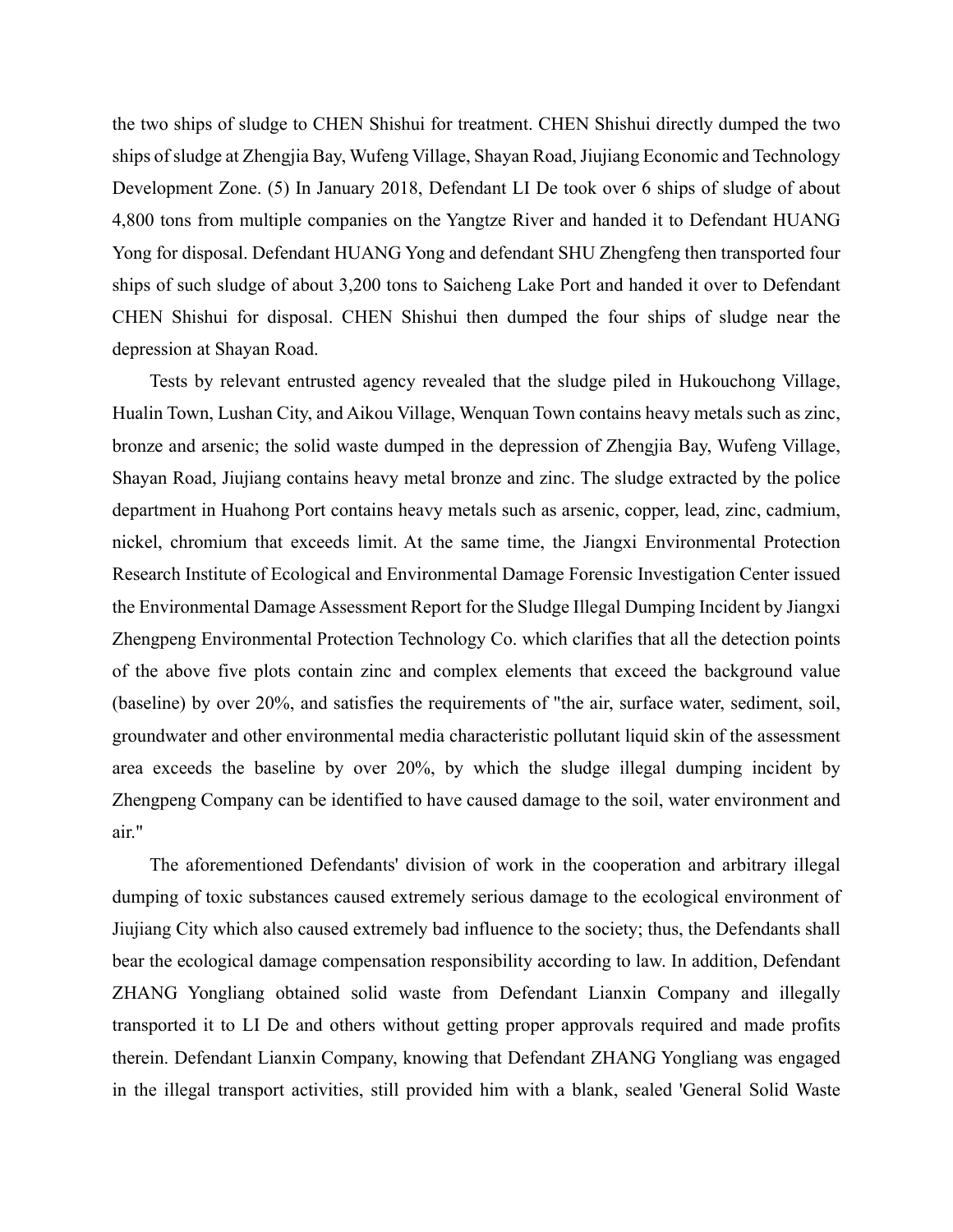Sludge Treatment Agreement', took a permissive attitude towards ZHANG Yongliang's behavior, and failed to fulfill the basic duty of care towards the other party to the contract, i.e. the sludge treatment company. Thus, Defendant ZHANG Yongliang and Lianxin Company should be jointly liable with LI De and others for ecological damage compensation.

4. The scope and form of responsibility of each Defendant

The Defendants in this case illegally dumped sludge in a total of 14,800 tons, of which about 2,800 tons of sludge was dumped in Wujiazui, Donglin Town near Donglin Buddha (Plot 1), about 400 tons was dumped in Hukouchong Village of Donglin Town (Plot 2), about 3,200 tons was dumped in the depression near Shayan Road in the city, about 4,400 tons was dumped at Zhengjia Bay, Wufeng Village on Shayan Road in the city (Plot 4), and about 4,000 tons was dumped in a villa directly south of Jiusongshanhe Longyuan in Yongxiu County (Plot 5). In December 2018, the Jiujiang Municipal Ecology and Environment Bureau entrusted the Jiangxi Environmental Protection Research Institute of Ecological and Environmental Damage Forensic Investigation Center to assess the extent of damage caused to the environment by illegal sludge dumping of each Defendant and the cost for restoration.

According to the Environmental Damage Assessment Report for the Sludge Illegal Dumping Incident by Jiangxi Zhengpeng Environmental Protection Technology Co. issued by the forensic investigation center, as well as the Description of the Corrections on the Restoration fee for the Environmental Damaged Land by Jiangxi Zhengpeng Environmental Protection Technology Co., Ltd.'s Illegal Dumping of Sludge. The total cost of the polluted land restoration project in this case is 14,462,880 Yuan, including direct engineering costs of 10,480,000 Yuan, indirect costs of 2,044,480 Yuan, basic reserve costs of 838,400 Yuan, environmental emergency monitoring costs of 700,000 Yuan and assessment report preparation costs of 400,000 Yuan. In addition, the direct engineering costs of the five plots involved in this case are as follows: 1,701,000 Yuan for Wujiazui, Donglin Town, near Donglin Buddha, 314,700 Yuan for Hukouchong Village, Donglin Town, 2,128,500 Yuan for the depression near Shayan Road, 2,889,000 Yuan for Zhengjia Bay, Wufeng Village, Shayan Road, and 3,446,800 Yuan for the plot near Jiusongshanhe Longyuan, Yongxiu County. After previous negotiations, Tangqi Company voluntarily assumes the responsibility for the damage compensation for all the damage caused to the plot at Wujiazui, Donglin Town, near Donglin Buddha (Plot 1), Hukouchong Village, Donglin Town (Plot 2), and part of the damages caused to the plot at Zhengjia Bay, Wufeng Village, Shayan Road (Plot 3) at a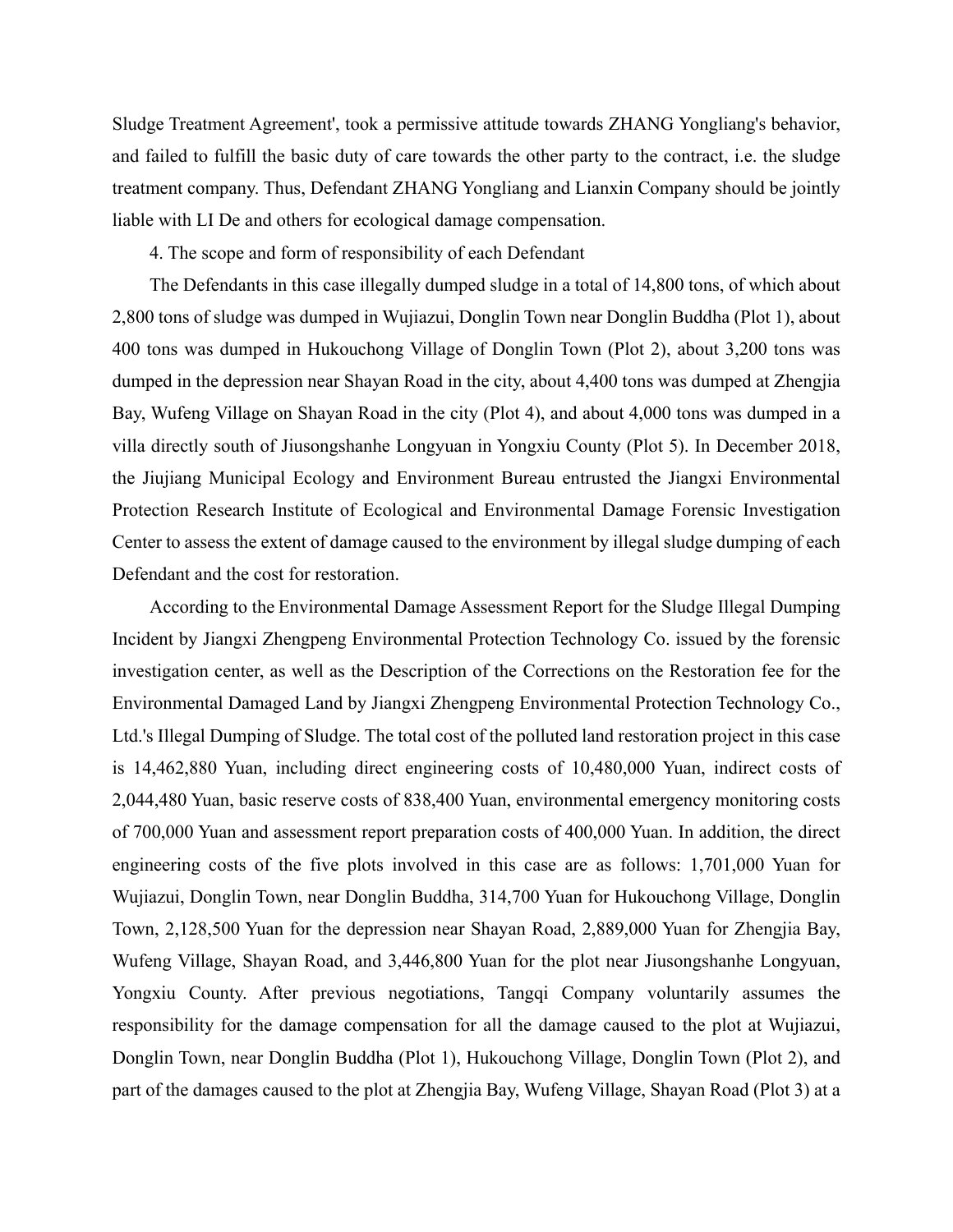total of 4,872,387 Yuan.

Plaintiff believes that: in addition to the aforementioned compensation voluntarily borne by Tangqi company after negotiation, most of the sludge at Zhengjia Bay, Wufeng Village, Shayan Road of Jiujiang City (Plot 4) and the sludge near Jiusongshanhe Longyuan, Yongxiu County (Plot 5) was from Lianxin company, which was directly dumped by Defendant LI De, SHU Zhengfeng, HUANG Yong, XIA Jiping, CHEN Shishui and MA Zuxing. Thus, Defendant Lianxin Company, ZHANG Yongliang, LI De, SHU Zhengfeng, HUANG Yong, XIA Jiping, CHEN Shishui and MA Zuxing shall jointly be responsible for the restoration fee for the two plots in a total of 7,186,098 Yuan. The sludge at the depression near Shayan Road, Jiujiang City (Plot 3) was obtained by LI De from multiple companies on the Yangtze River and was directly dumped by Defendant HUANG Yong, SHU Zhengfeng and CHEN Shishui. The restoration for the plot shall cost 2,803,396 Yuan, which should be jointly borne by Defendant LI De, SHU Zhengfeng, HUANG Yong, XIA Jiping, CHEN Shishui and MA Zuxing. In addition, Plaintiff's lawyer's fee paid for filling this case is also reasonable expense which should be jointly borne by the Defendants. In summary, Plaintiff brought this lawsuit to the Court for the protection of social public interest and for the defense of the dignity of the law and requested the Court to support such requests.

The opinion of the People's Procuratorate of Jiujiang City, who supports the filing of this case, is as follows: According to Plaintiff People's Government of Jiujiang City's application, the People's Procuratorate of Jiujiang City reviewed this case in accordance with the law and decided to support the filing of this case. The facts verified by such review are consistent with the facts in the Plaintiff's lawsuit. The People's Procuratorate of Jiujiang City believes that Defendants Zhengpeng Company, Lianxin Company, ZHANG Yongliang, LI De, SHU Zhengfeng, HUANG Yong, XIA Jiping, CHEN Shishui, MA Zuxing and Shen Xiaojun illegally transported and dumped sludge, causing ecological and environmental pollution which harmed the public interest, and shall bear the ecological and environmental damage compensation responsibilities. Plaintiff People's Government of Jiujiang City filed an ecological and environmental damage compensation lawsuit, which complied with the law. The reasons are as follows:

Ⅰ. This case falls within the scope of an ecological and environmental damage compensation lawsuit which the Plaintiff People's Government of Jiujiang City is competent for.

1. The "Plan for the Reform of the Ecological and Environmental Damage Compensation System" of the General Office of the Central Committee of the Chinese Communist Party and the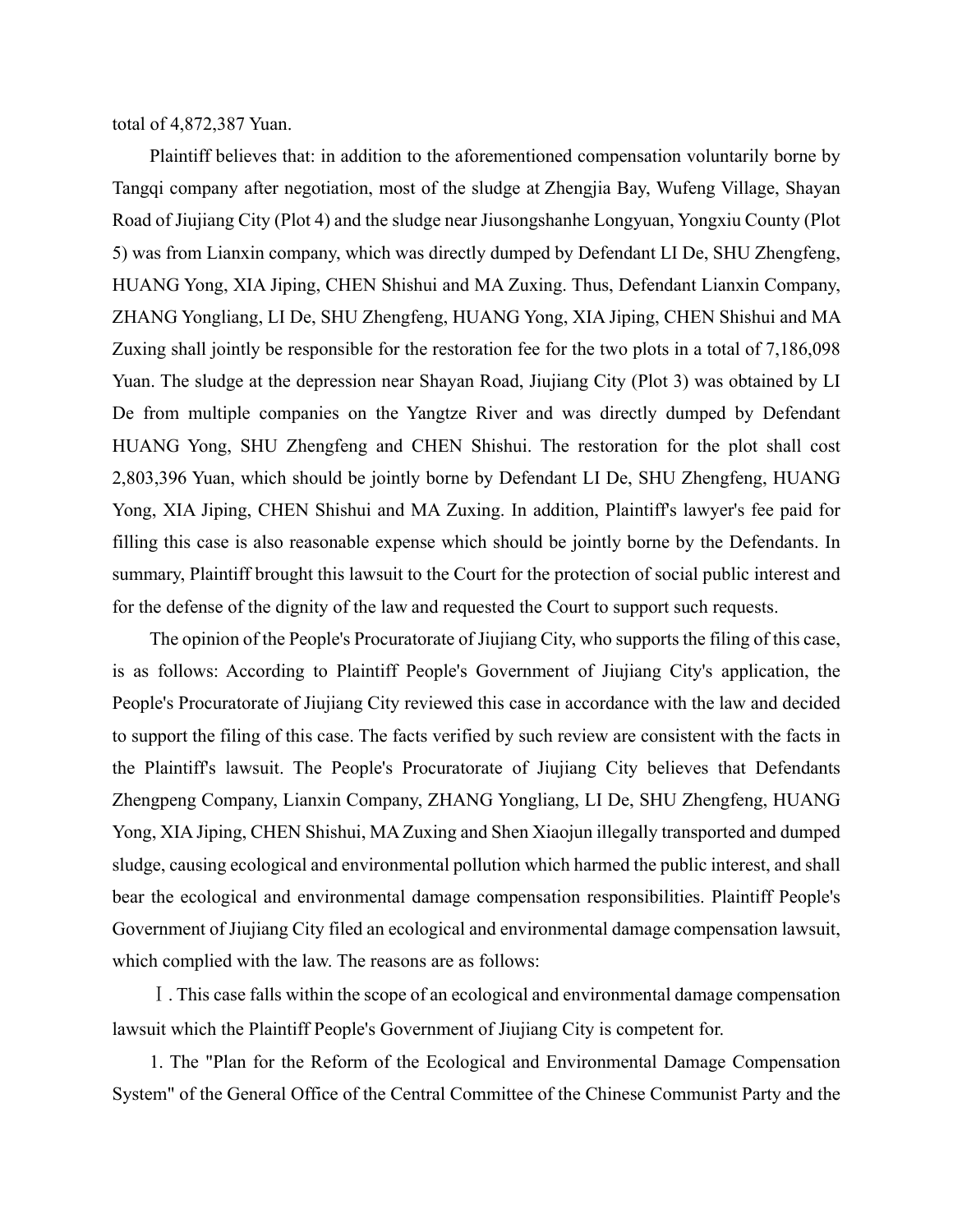State Council General Office stipulates that ecological and environmental damage refers to the adverse changes in environmental elements such as atmosphere, surface water, groundwater, soil, forests and biological elements such as plants, animals and microorganisms due to pollution of the environment and ecological damage, as well as the degradation of ecosystem functions composed of the above elements. The "Scope of Application" of the Plan clearly stated that "In case of other serious consequences affecting the ecological environment, ecological and environmental damage compensation liabilities shall be assumed according to the requirements of the Plan. Each region shall comprehensively take factors such as actual environmental pollution, ecological damage degree and social impact into consideration and clarify such applicable situations." The "Jiangxi Province Ecological and Environmental Damage Compensation System Reform Implementation Plan" and "Jiujiang City Ecological and Environmental Damage Compensation System Reform Implementation Plan" stipulate that in case of a larger ecological and environmental damage incident, ecological and environmental damage compensation liabilities shall be assumed. They also established the standard for "larger ecological and environmental damage (level III)", which shall result in direct economic loss of more than five million Yuan but less than twenty million Yuan. In this case, the defendants illegally transported and dumped the sludge to various locations in this city. Identification showed that the total cost of ecological and environmental restoration is 14,462,880 Yuan, which qualified as larger ecological environmental damage and fell within the scope of the ecological and environmental damage compensation litigation. 2. The "Plan for the Reform of the Ecological and Environmental Damage Compensation System" of the General Office of the Central Committee of the Chinese Communist Party and the State Council General Office clarified the ecological environment damage indemnified person as: the provincial and municipal government authorized by the State Council (including district and county governments under the jurisdiction of municipalities) as the indemnified person for ecological and environmental damage within the administrative region. Provincial governments shall have jurisdiction over ecological and environmental damage cases across municipalities within the province. The provincial governments shall decide other work scope according to the actual situation in the region. Provincial and municipal governments may designate relevant departments or agencies responsible for specific ecological and environmental damage compensation work. Provincial and municipal governments and their designated departments or agencies are competent to file lawsuits. Article 1 of *the Several Provisions of the Supreme People's Court on the Trial of*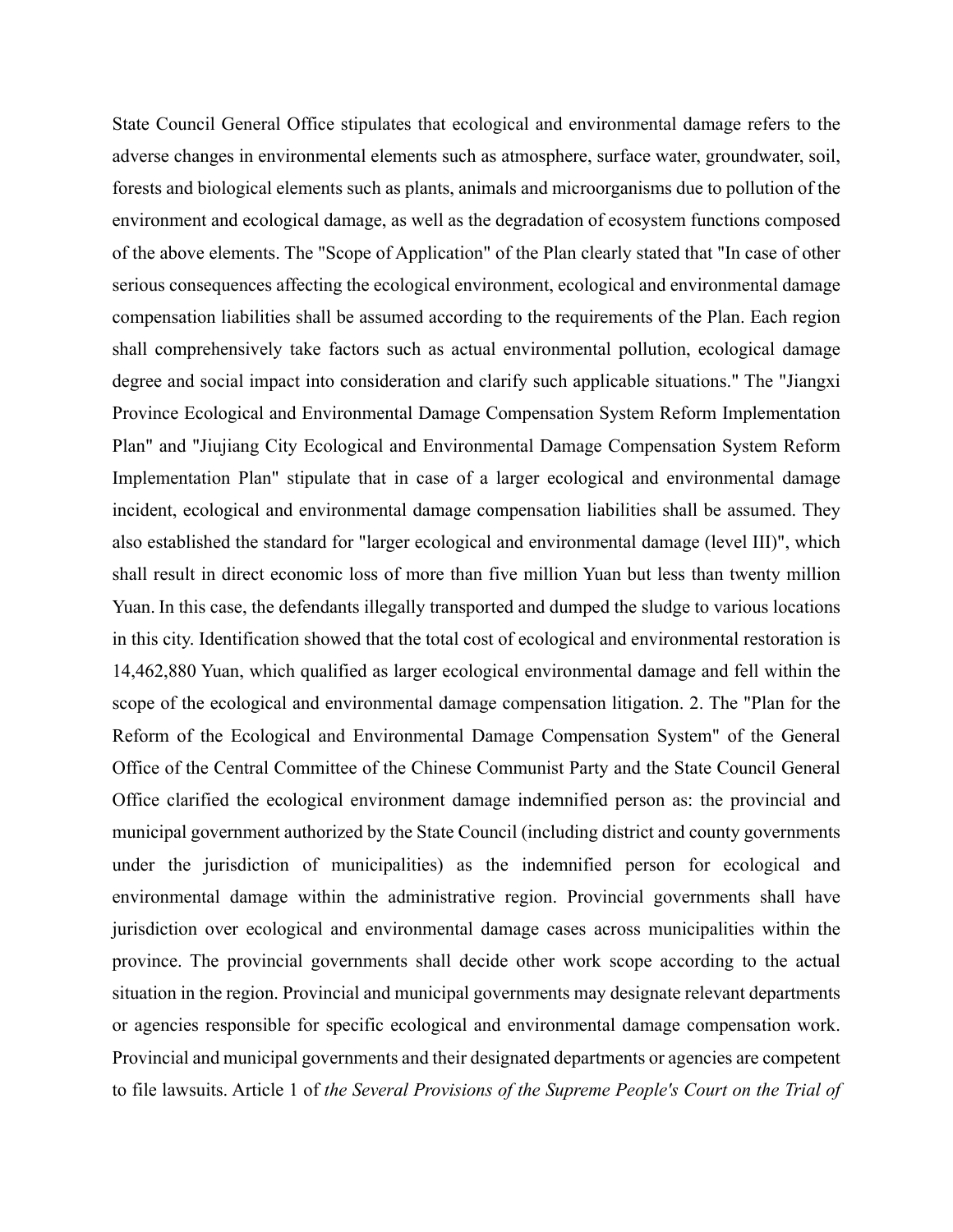*Cases on Compensation for Damage to the Ecological Environment (for Trial Implementation)* also stipulates that "in the event of other serious ecological and environmental results, the provincial or municipal people's government may bring a lawsuit for ecological and environmental damage as the plaintiff." Therefore, the Jiujiang Municipal People's Government is competent as the plaintiff to bring the ecological environmental damage lawsuit.

Ⅱ. The defendant's illegal transport and dumping of solid waste caused ecological and environmental pollution which harmed the public interest, and shall bear the ecological and environmental damage compensation responsibilities in accordance with the law.

The behavior of the Defendants in this case violated Article 17 and Article 23 of *the Law of the People's Republic of China on the Prevention and Control of Environmental Pollution of Solid Wastes*. Such behavior constitutes illegal transporting and dumping of solid waste, which caused environmental pollution and ecological damage results. After entrusted investigation, Jiangxi Environmental Protection Research Institute issued the Environmental Damage Assessment Report for the Sludge Illegal Dumping Incident by Jiangxi Zhengpeng Environmental Protection Technology Co. (including the Description of the Corrections) which clarified that all the detection points of the Plot 2, 3, 4 and 5 contain zinc and chromium elements that exceed the background value (baseline) by over 20%, which can be identified that Zhengpeng Company's illegal dumping of sludge have caused damage to the soil, water environment and air with a total of 14,462,880 Yuan for restoration project. Article 64 of *the Environmental Protection Law of the People's Republic of China* which stipulates that those who cause damage by polluting the environment and damaging the ecology shall bear tort liability in accordance with the provisions of *the Tort Liability Law of the People's Republic of China*. Article 65 of *the Tort Liability Law of the People's Republic of China* stipulates that those who cause damage by polluting the environment shall bear tort liability. The abundant evidence provided by Plaintiff is sufficient to prove that: 1. Defendants committed activities that polluted the environment and damaged the ecology; 2. Defendants' behavior caused the ecological damage and the specific amount of restoration fee required; 3. The causal link between Defendants' behavior which polluted the environment and the ecological and environmental damage was established. Plaintiff's corresponding burden of proof in accordance with the provisions of Article 6 of *the Several Provisions of the Supreme People's Court on the Trial of Cases on Compensation for Damage to the Ecological Environment (for Trial Implementation)* has been fulfilled. The Defendant shall be liable for the ecological environment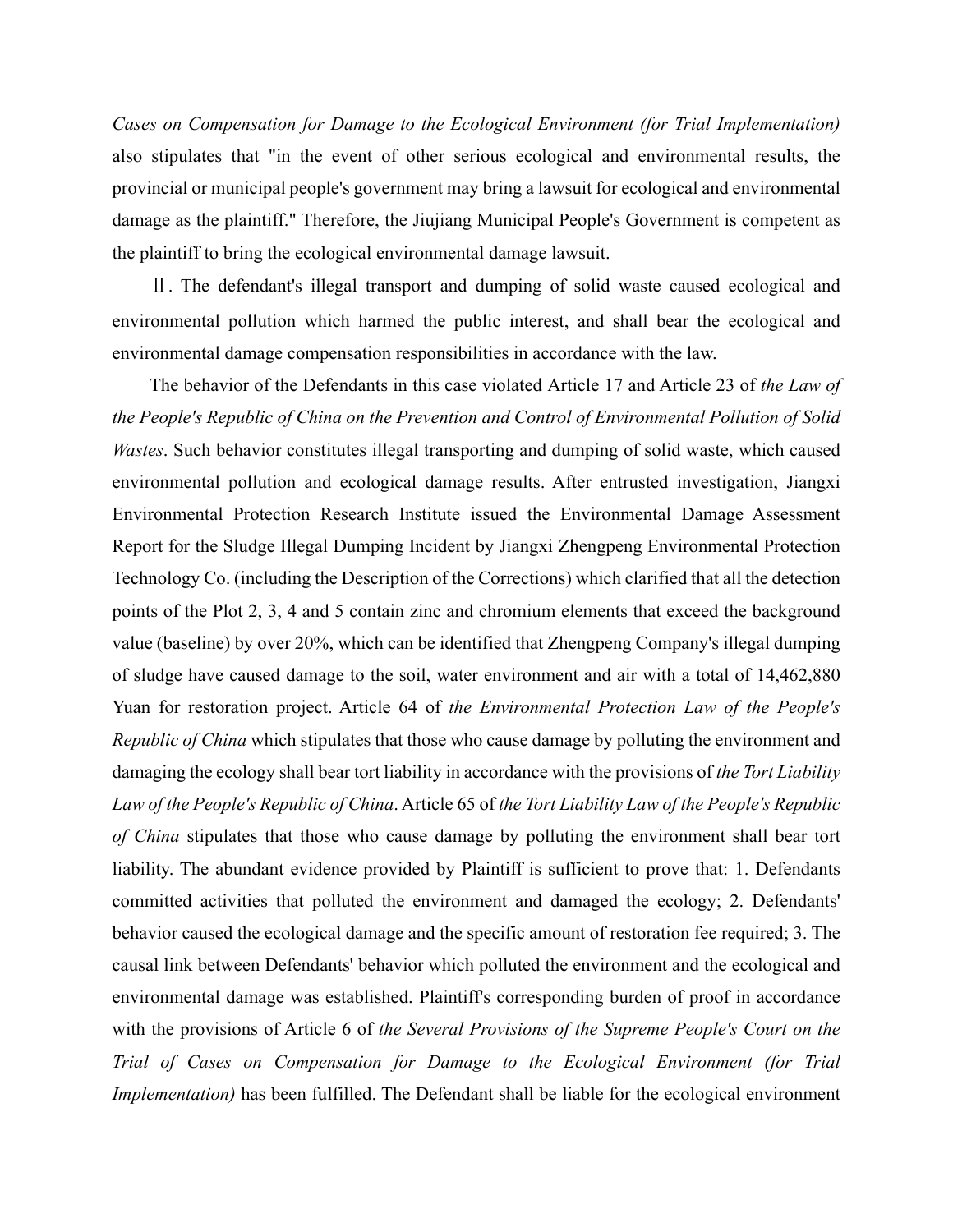pollution caused by its illegal transport and dumping of solid waste.

Ⅲ. Plaintiff's claim has sufficient factual basis which is in accordance with the law and shall be supported in accordance with the law.

Plaintiff has five litigation requests. Based on the source of the sludge and the division of labor among the Defendants during the illegal transporting and dumping of the sludge, Plaintiff distinguished the ecological environment restoration costs by each dumping plot, making the first two litigation requests. The two litigation requests are supported by abundant factual basis and are scientific and reasonable, and fully embodies the principle of "the person who pollutes shall restore". Plaintiff also made the last three litigation requests with corresponding legal basis. In accordance with the relevant provisions of *the Tort Liability Law of the People's Republic of China* and *the Several Provisions of the Supreme People's Court on the Trial of Cases on Compensation for Damage to the Ecological Environment (for Trial Implementation)*, Plaintiff may request the Defendants who pollute the environment and damage the ecology to undertake civil liabilities such as to restore the ecological environment, stop the infringement, eliminate danger, compensate for the damages and apologize. According to Article 15 of *the Tort Liability Law of the People's Republic of China* and Article 11, Article 12, and Article 14 of *the Several Provisions of the Supreme People's Court on the Trial of Cases on Compensation for Damage to the Ecological Environment (for Trial Implementation)*, the aforementioned litigation requests made by Plaintiff complies with the law and shall be supported in accordance with the law.

In summary, Plaintiff People's Government of Jiujiang City filed this ecological and environmental damage compensation lawsuit, which is in accordance with the provisions of the law. The facts of this case on which the litigation requests are based are clear and supported by sufficient evidence. According to the provisions of Paragraph 2, Article 55 of *the Civil Procedure Law of the People's Republic of China*, Plaintiff People's Government of Jiujiang City's lawsuit against Defendant Zhengpeng Company and others is supported. Please make judgment according to law.

Defendants Zhengpeng Company and LI De contended that they have no objection to the facts of Plaintiff's lawsuit, but they had nothing to do with the approximately 1,600 tons of sludge obtained by HUANG Yong in cooperation with SHU Zhengfeng from ZHANG Yongliang on January 2018. Because Zhengpeng Company and LI De did not cooperate with them at that time.

Defendant Lianxin Company contended that, first of all, no matter what liability Lianxin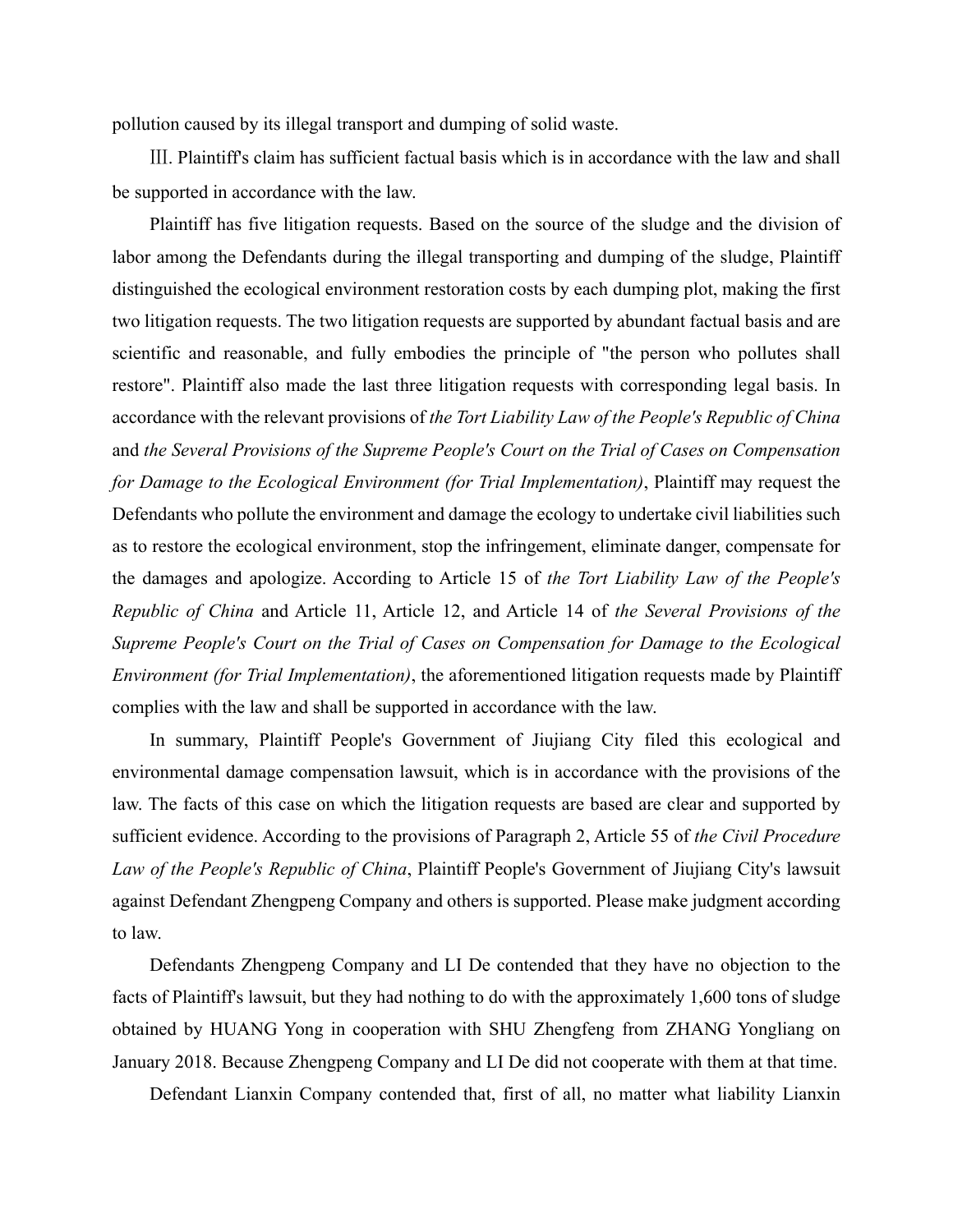Company had in this case, Lianxin Company deeply regrets the serious environmental pollution damage caused by the illegal dumpling of sludge involved in the case. Lianxin Company realizes the serious environmental pollution damage caused by the illegal dumpling of sludge, will not avoid its gross negligence in the case, and is willing to compensate for the environmental pollution damage to the best of its abilities. Lianxin Company has voluntarily paid 1,000,000 Yuan to the court account for ecological restoration. Secondly, the evidence provided by Plaintiff is sufficient to prove that ZHANG Yongliang not only obtained sludge from Lianxin Company, but also obtained sludge from Jiefeng Company and others. The origin of the sludge illegally treated by ZHANG Yongliang is not clear. Plaintiff's identification that ZHANG Yongliang's sludge involved in the case came from Lianxin Company lacks sufficient factual basis. Lastly, Plaintiff's finding that Lianxin Company had the intention to illegally dump the sludge lacks sufficient evidence, Lianxin Company only had the responsibility of negligent supervision.

Defendant ZHANG Yongliang contended that while he has no objection over Plaintiff's accusation for the fact of sludge dumping, he thinks that he had already paid 600,000 Yuan to the public security authorities, of which 100,000 shall be deducted as illegal income, the rest 500,000 Yuan should be counted as the ecological restoration fund in this case.

Defendants HUANG Yong and SHU Zhengfeng replied that they have no objection over Plaintiff's accusation for the fact of sludge dumping and deeply apologize for the damage they have caused to the ecological environment of Jiujiang City and they were willing to accept any punishment applicable.

Defendant XIA Jiping contended that 1. XIA Jiping is the de facto person in charge of Zhihe Company. From July 2017, XIA began to purchase general solid waste because the general solid waste from the power company is needed as the raw materials to manufacture bricks. In order to solve the transport problems, XIA signed a cooperation agreement on September 14, 2017 with Zhengpeng Company. During such cooperation, Zhengpeng Company also transported general solid waste purchased by other company and dumped them at will. XIA Jiping was not aware of this. 2. XIA Jiping is currently under criminal investigation due to the suspected environmental pollution charges. Based on the principle of criminal cases priority, this case shall be heard after XIA Jiping's criminal case is concluded.

Defendant CHEN Shishui contended that: 1. The scope of the subject of the Plaintiff's request for compensation is inappropriate. According to *the Tort Liability Law*, the polluter shall take the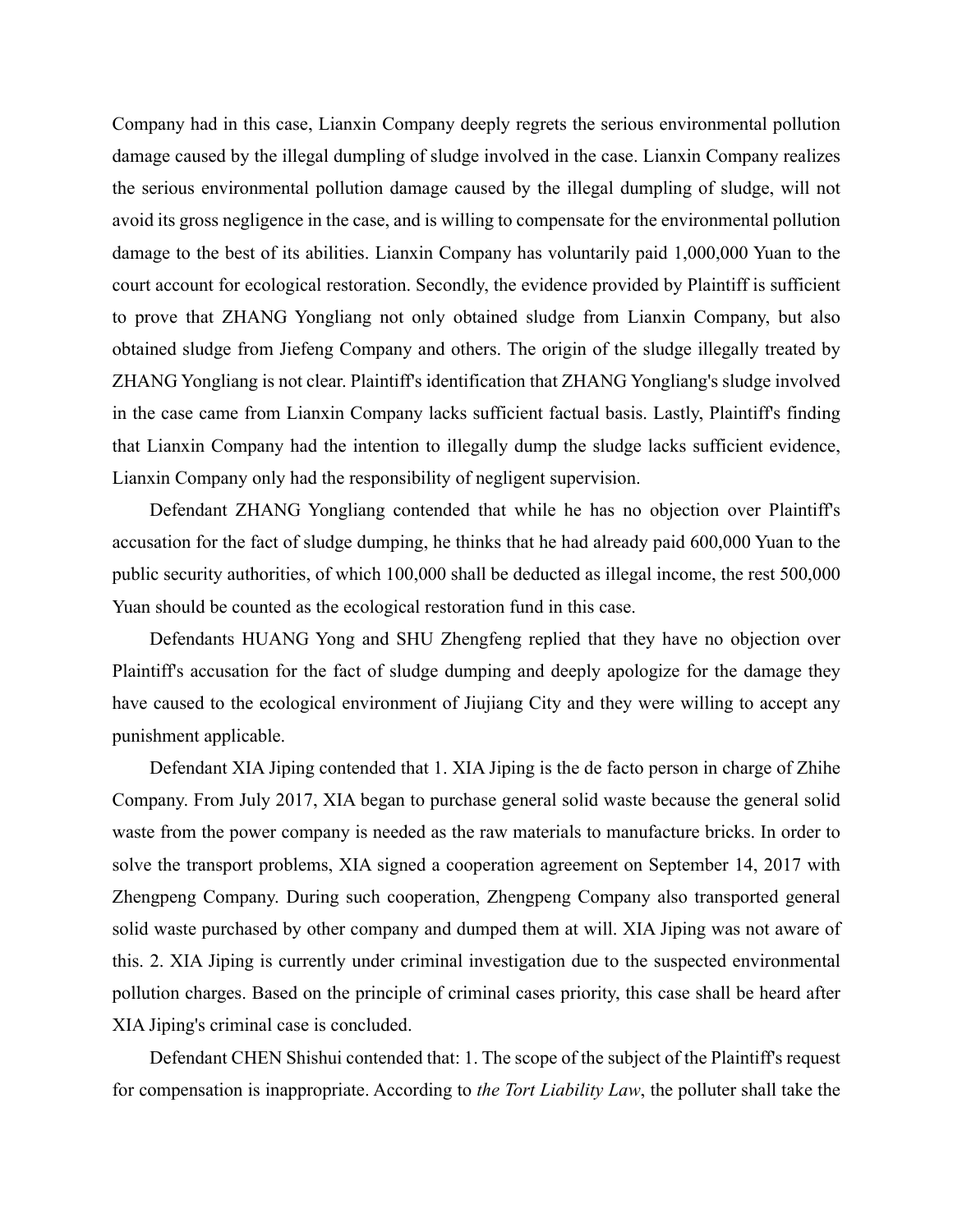tort liabilities for any damages caused by environmental pollution, regardless of whether such polluter is at fault or not. The current Defendants in this case only consist of people who implement such pollution activities that shall take criminal responsibilities, instead of all the participants who resulted in environmental pollution damage. If Plaintiff exempts the responsibilities of other participants, CHEN Shishui's responsibility should also be exempted. 2. Plaintiff's request for joint and several liabilities of the Defendant is inappropriate. According to illegal gains identified in the criminal proceedings of this case, Defendant CHEN Shishui's illegal profit was labor income for his work, which was the least among the illegal profits. According to the principle of fairness, even if CHEN should be responsible for his own illegal activities, his responsibility shall be divided according to the proportion of his illegal gains, rather than taking the same kind of joint and several liability with other Defendants without distinguishing their division of labor. 3. The scope of liability to be bore by Defendant in Plaintiff's request is incorrect as CHEN Shishui did not participate in the dumping of the sludge at Plot 5, and thus shall not be responsible for the restoration fee for such plot.

Defendant MA Zuxing contended that during the unloading of the sludge from Qiligang Port and dumping at a villa in Jiusongshanhe Longyuan, he was employed by Defendant LI De and only helped LI De contacted the shipping port and transport truck drivers. The actual sludge dumping location was directly arranged and decided by LI De without MA doing any direct dumping of sludge. MA shall not bear the responsibility for environmental restoration of the polluted land. The civil liability for compensation in this case should be borne by Defendant LI De.

To support the litigation requests, Plaintiff submitted the following evidentiary materials to the Court:

Evidence I: 1. The uniform credit code certificate and the legal representative's ID card of Plaintiff People's Government of Jiujiang City; 2. The enterprise registration information and personal identification information of each Defendant. Purpose of Proof: Plaintiff and Defendants are competent for this case.

Evidence II: 1. Relevant approval from People's Government of Jiujiang City; 2. Environmental Damage Assessment Report for the Sludge Illegal Dumping Incident by Jiangxi Zhengpeng Environmental Protection Technology Co. issued by Jiangxi Environmental Protection Research Institute; 3. Statement on Inability to Conduct Negotiation issued by Jiujiang Municipal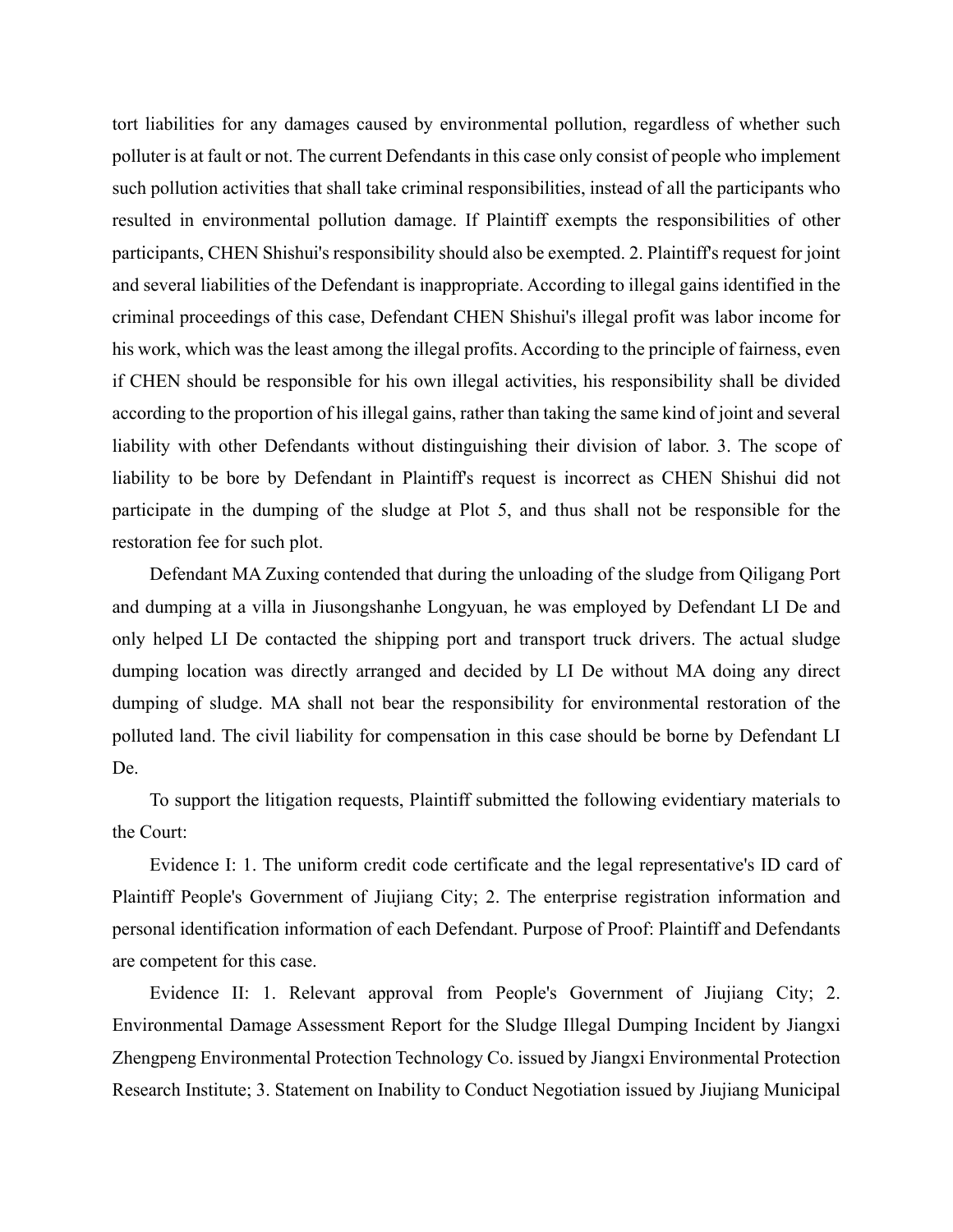Ecology and Environment Bureau. Purpose of Proof: 1. Commissioned by People's Government of Jiujiang City, Jiujiang Municipal Ecology and Environment Bureau negotiated with relevant Defendants involved in this case. Such negotiation terminated because no agreement was reached. 2. This case is a serious ecological and environmental damage case, which qualifies for the legal requirements for filling of the case.

Evidence III: 1. (2019) Gan 0403 Xing Chu No. 31 Criminal Judgment by the Primary People's Court of Xunyang District of Jiujiang City; (2019) Gan 04 Xing Zhong No.38 Criminal Judgment by Jiujiang Intermediate People's Court; 2. The interrogation records of Defendants LI De, SHU Zhengfeng, HUANG Yong, XIA Jiping, ZHANG Yongliang, MA Zuxing and CHEN Shishui; 3. Record of inquiry of witnesses CHEN X1 (the person in charge of Lianxin Company), Chen X2 (girlfriend of LI De), WANG X, HUANG X and LIU Mingming; 4. General Solid Waste Sludge Treatment Agreement signed between Zhengpeng Company and Lianxin Company. Purpose of proof: 1. Defendant LI De is the de facto person in charge of Defendant Zhengpeng Company, who, together with SHU Zhengfeng, HUANG Yong, CHEN Shishui and MA Zuxing, engaged in illegal sludge disposal business in the name of Zhengpeng Company in a distributed collaboration; 2. Defendant Lianxin Company is one of the sludge source companies, who provided ZHANG Yongliang with blank and sealed General Solid Waste Sludge Treatment Agreement knowing that Defendant ZHANG Yongliang was engaged in illegal transport activities. Lianxin Company has fault in the environmental pollution damage results and shall bear the compensation liabilities; 3. Defendant ZHANG Yongliang illegally transported sludge across provinces in the name of Lianxin Company and transported the sludge to companies without disposal qualification at an obviously low price; 4. Zhihe Company is one of the companies that Zhengpeng Company cooperated with in the illegal sludge disposal activities, and XIA Jiping was the de facto person in charge of it and one of the main participants in the illegal sludge dumping case; 5. The details of illegal sludge transfer and disposal and the specific locations and quantities of sludge transferred and dumped by each Defendant.

Evidence IV: 1. The Investigation Commission Letter issued by Jiujiang Municipal Ecology and Environment Bureau to Jiangxi Environmental Protection Research Institute on November 2, 2018; 2. Environmental Damage Assessment Report for the Sludge Illegal Dumping Incident by Jiangxi Zhengpeng Environmental Protection Technology Co. Ltd. issued by Jiangxi Environmental Protection Research Institute on December 2018; 3. Description of the Corrections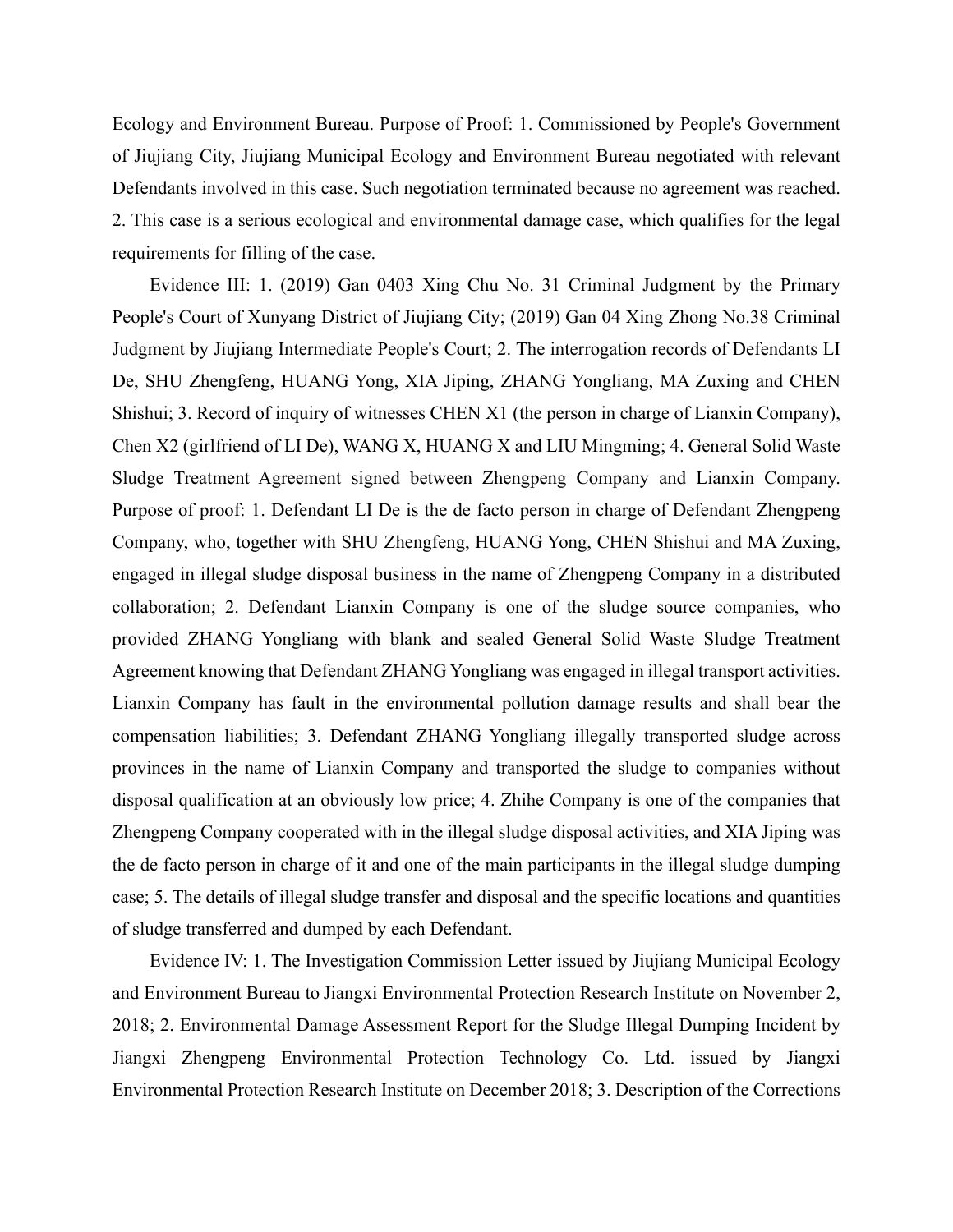on the Restoration fee for the Environmental Damaged Land by Jiangxi Zhengpeng Environmental Protection Technology Co., Ltd.'s Illegal Dumping of Sludge on August 8, 2019; 4. Cost Details by Each Plot of the Land Environment Emergency Investigation Project of Jiujiang Zhengpeng Company Pollution Case on August 8, 2019. Purpose of Proof: 1. Jiujiang Municipal Ecology and Environment Bureau has commissioned investigation agency with professional qualifications for the ecological damage involved in this case; 2. According to the identification results, the total cost of the contaminated land restoration project is 14,462,880 Yuan, including direct engineering costs of 10,480,000 Yuan, indirect costs of 2,044,480 Yuan, basic reserve costs of 838,400 Yuan, environmental emergency monitoring costs of 700,000 Yuan and assessment report preparation costs of 400,000 Yuan; 3. The ecological and environmental restoration fee for most part of the plot at Zhengjia Bay, Wufeng Village, Shayan Road and the plot near Jiusongshanhe Longyuan, Yongxiu County is 7,186,098 Yuan (including direct engineering costs of 5,375,800 Yuan, indirect costs of 938,958 Yuan, basic reserve costs of 381,340 Yuan, environmental emergency monitoring costs of 290,000 Yuan and assessment report preparation costs of 200,000 Yuan); 4. The ecological and environmental restoration fee for the depression near Shayan Road is 2,803,395.5 Yuan (including direct engineering costs of 2,128,500 Yuan, indirect costs of 374,615.5 Yuan, basic reserve costs of 170,280 Yuan and environmental emergency monitoring costs of 130,000 Yuan).

Evidence V: 1. The Ecological and Environmental Compensation Negotiation Agreement between Jiujiang Municipal Ecology and Environment Bureau and Tangqi Company on September 5, 2019 (Jiu Huan Cuo Zi (2019) No. 1); 2. Application to the people's court for judicial confirmation. Purpose of proof: 1. According to the negotiation between Plaintiff and Tangqi Company, the ecological and environmental restoration fee for all the plot at Wujiazui, Donglin Town, near Donglin Buddha, Hukouchong Village, Donglin Dacheng Townnd part of the plot at Zhengjia Bay, Wufeng Village, Shayan Road of 4,872,387 Yuan has been borne by Tangqi company, and the above fee has been deducted during the filing of this case; 2. The relevant negotiation agreement has been submitted to the people's court for judicial confirmation.

Evidence VI: The entrustment agreement signed between Jiujiang Municipal Ecology and Environment Bureau and Jiangxi Weimin Law Firm and invoice. Purpose of proof: Jiujiang Municipal Ecology and Environment Bureau has entrusted Jiangxi Weimin Law Firm to represent it in this litigation, and has already paid the lawyer's agency fee of 60,000 Yuan.

After Court investigation, Defendants Zhengpeng Company and LI De had no objection to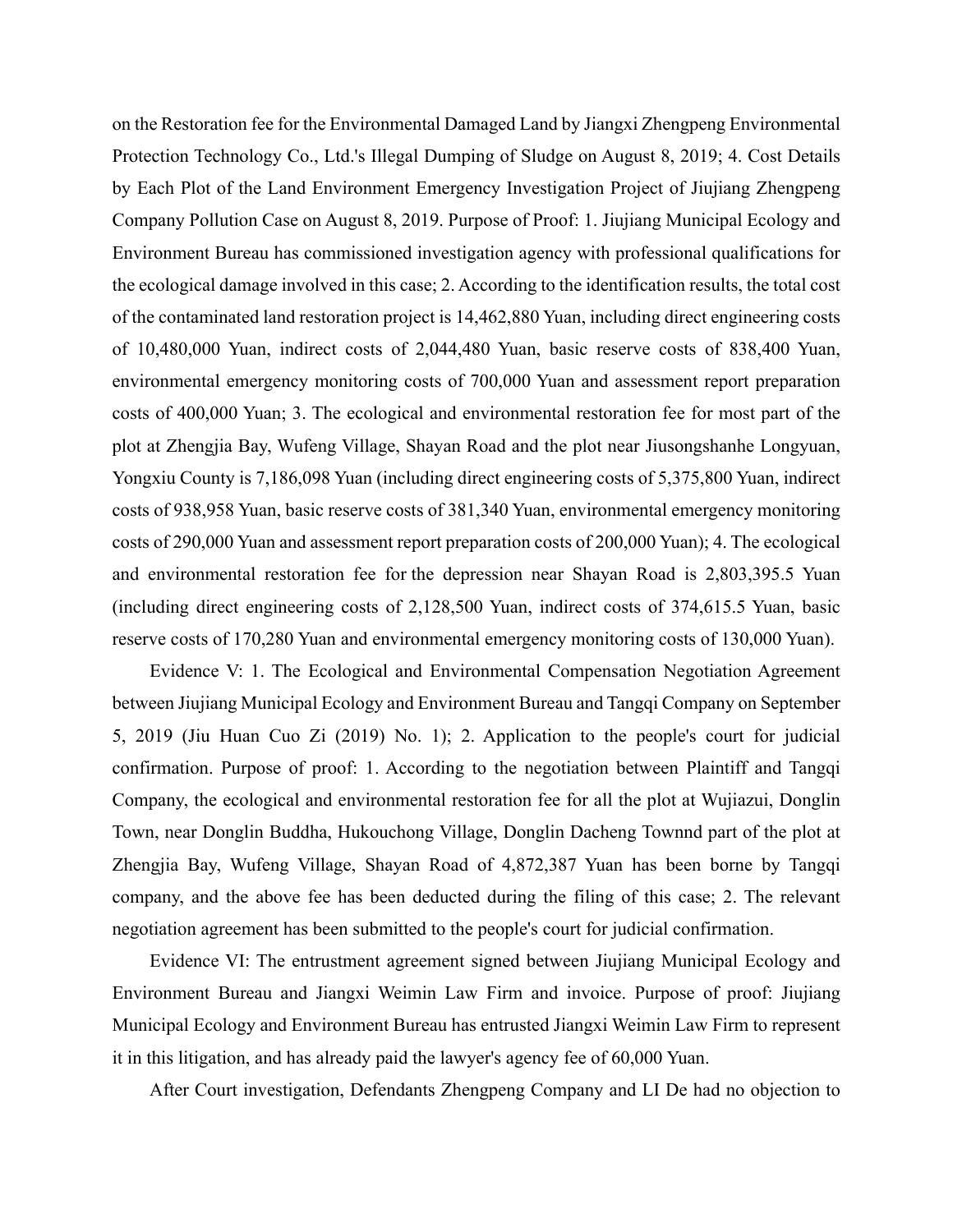the evidence submitted by Plaintiff.

Defendants HUANG Yong and SHU Zhengfeng's examination opinions on evidence are: There is no objection to the authenticity, legality and relevance of the evidence submitted by Plaintiff, nor did they object to the purpose of proof.

Defendant ZHANG Yongliang's examination opinions on evidence are: There is no objection to the authenticity and legality of the evidence submitted by Plaintiff, but ZHANG believes that his act was conducted in the name of Lianxin Company, not in his own name.

Defendant Lianxin Company's examination opinions on evidence are: There is no objection to the authenticity, legality and relevance of Evidence I, II, IV, V, VI, but Evidence IV only contains entrustment agreement and an invoice, which cannot prove that such fee is actually paid. There is no objection to the authenticity of Evidence III, but there is objection to the purpose of proof of Evidence III. Evidence III cannot prove that the sludge came from from Lianxin Company, nor can it prove that Lianxin Company knew ZHANG Yongliang's illegal dumping of the sludge.

Defendant XIA Jiping's examination opinions on evidence are: there is no objection to the authenticity of Evidence I, but there is objection to whether Defendant XIA Jiping's is competent is this case. XIA Jiping is under criminal investigation of suspected criminal offences. The civil litigation shall be filed against XIA after the criminal case is concluded. There is no objection to the authenticity of Evidence III, but there is objection to its purpose of proof. None of the records mentioned XIA Jiping's involvement in the dumping of sludge and XIA Jiping was aware of such behavior. There is no objection to the authenticity, legality and relevance of other evidence.

Defendant CHEN Shishui's examination opinions on evidence are: There is no objection to the authenticity and legality of Evidence I and III, but there is objection to the relevance of Evidence I and III. CHEN Shishui only participated in the dumping of sludge as an employee of LI De, and he should not be liable for compensation. There is no objection to the authenticity, legality and relevance of other evidence.

Defendant MA Zuxing's examination opinions on evidence are: There is objection to the relevance of Evidence III. He was merely helping LI De and should not be liable for compensation. There is no objection to the authenticity, legality and relevance of other evidence.

This Court's confirmation of the aforementioned evidence submitted by Plaintiff is as follows: The court confirms the evidence where there is no objection from both parties. Evidence I is confirmed because there is no objection as to its authenticity from both parties and it can prove the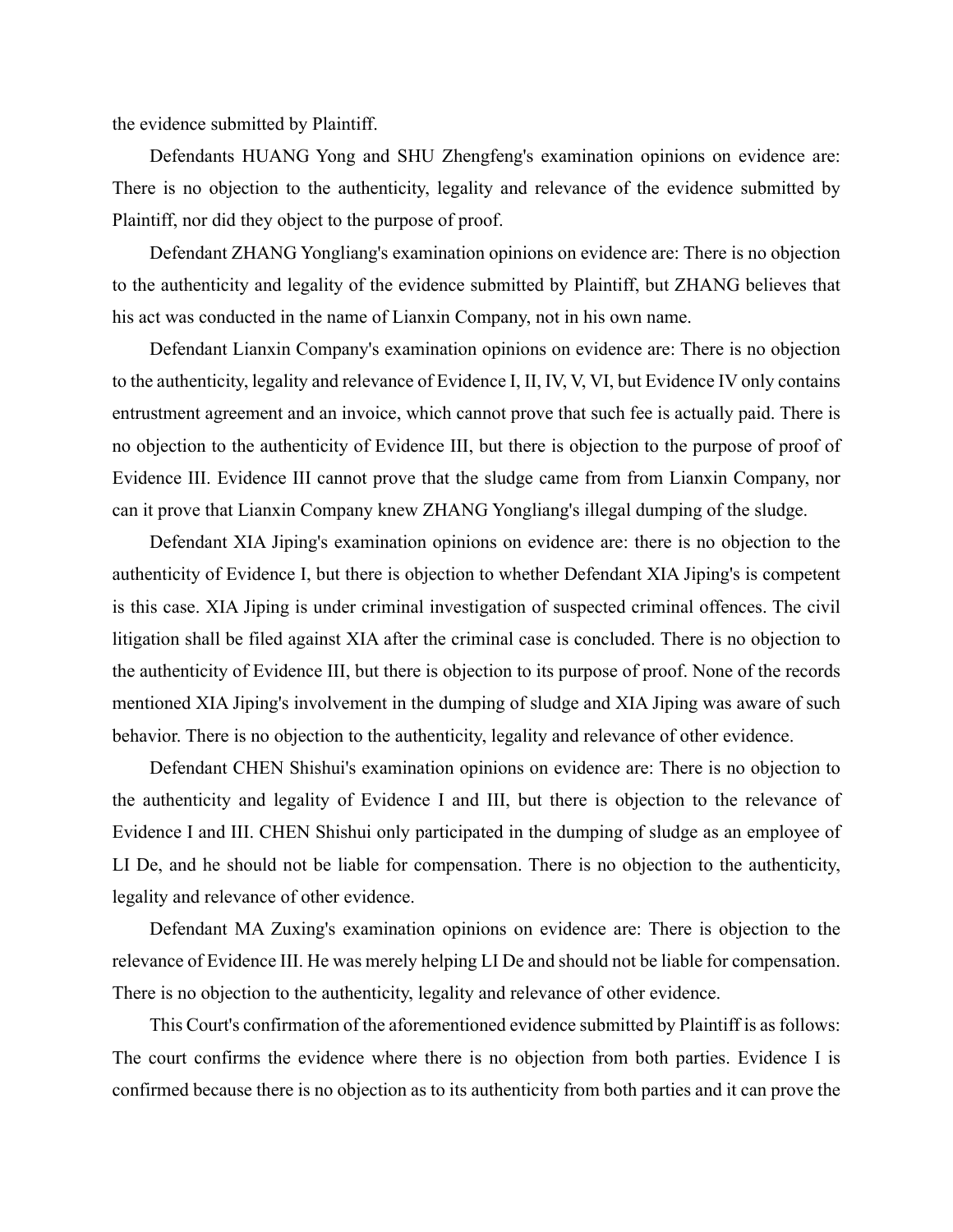true identity of all Defendants. The authenticity of Evidence III is confirmed because Defendant Lianxin Company, XIA Jiping, CHEN Shishui and MA Zuxing has no objection to its authenticity, but has objection to its purpose of proof. As the facts to be proved by Evidence III can be proved by the effective criminal judgment, this Court thereby confirms such facts. This court will comprehensively determine the Plaintiff's purpose of proof with other valid evidence.

Defendant Lianxin Company submitted a transfer receipt to the court, proving that it had transferred 1,000,000 Yuan to the ecological restoration fund account of this Court.

Plaintiff People's Government of Jujiang City and the lawsuit filing supporter the People's Procuratorate of Jiujiang City have no objection to this evidence.

To support his defense, Defendant XIA Jiping submitted the following evidence to the Court: 1. A copy of Defendant XIA Jiping's ID card, proving XIA Jiping is competent as the subject of this case; 2. JiuGong (Zhi) SuZi《2019》0147 prosecution opinion, detention letter, proving that the criminal prosecution process of Defendant XIA Jiping's environmental pollution case has not been concluded yet. 3. The business licenses of Tangqi Company and Zhihe Company and the Agreement for Comprehensive Utilization Of Resources Of Sludge (General Solid Waste), proving that the agreement signed by XIA Jiping and Tangqi Company in the name of Zhihe Company stipulates that "the sludge provided by Party A (Tangqi Company) must be general industrial solid waste which is approved for disposed by the local environmental protection department without any dangerous solid waste allowed within. Party A will be responsible in case of any dangerous solid waste mixed."

Plaintiff's examination opinions on evidence are: There is no objection to Evidence I and II, or the authenticity of Evidence III, IV and V, but there is objection to the relevance and legality of Evidence III, IV and V. For the two agreements, there are differences between the agreement and the actual performance of the agreements. Evidence submitted by Plaintiff is sufficient to prove that XIA Jiping is one of the joint participants for the environmental damage, who shall bear the corresponding ecological and environmental damage compensation liabilities, and Defendant XIA Jiping's evidence cannot achieve its purpose of proof.

This Court certifies the above evidence submitted by Defendant XIA Jiping as follows. The plaintiff has no objection to the authenticity of the above evidence. This Court confirms its authenticity. However, the contract or agreement signed by XIA Jiping with Tangqi Company and Zhengpeng Company cannot ruled out that he did not participate in the dumping of the sludge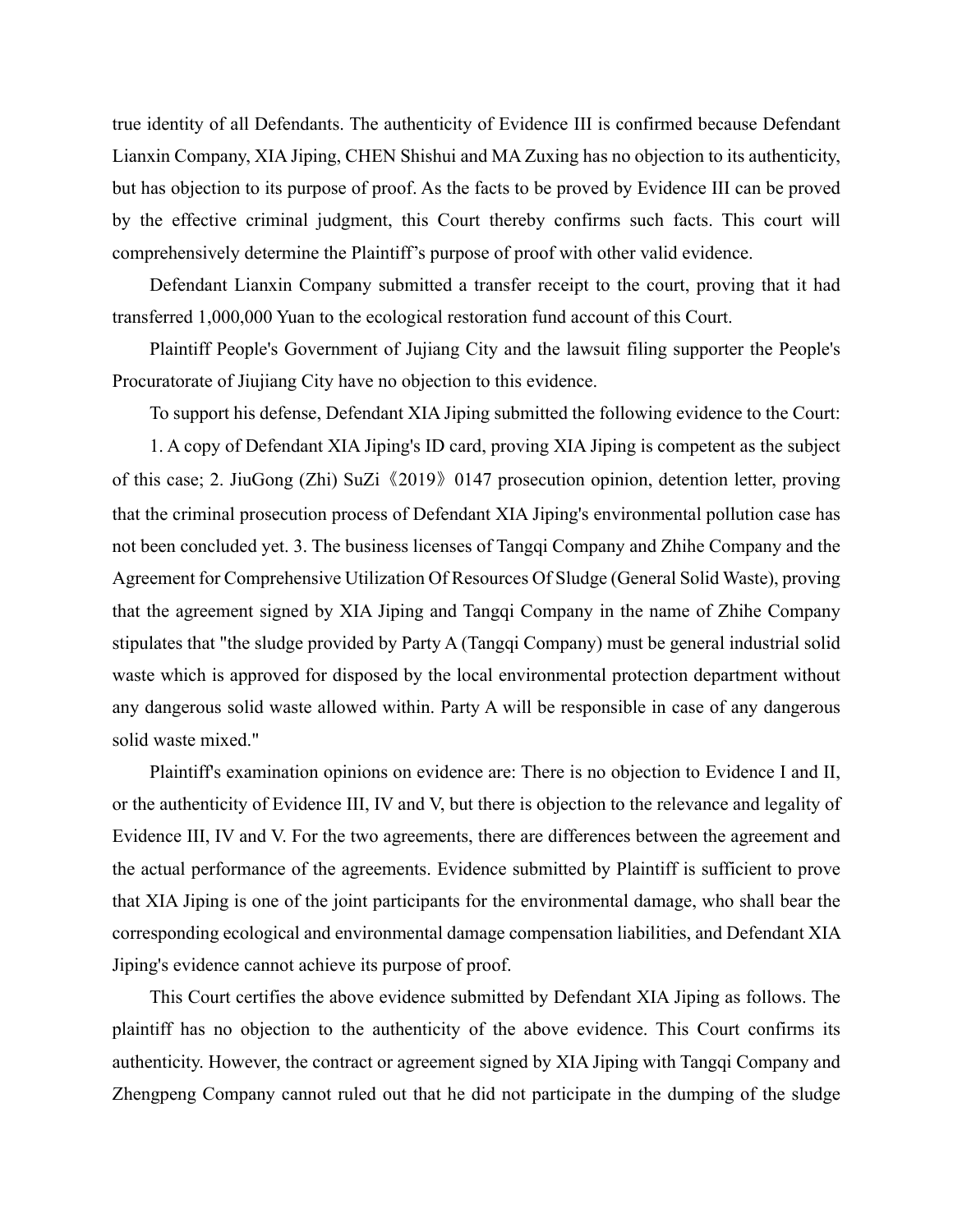involved in the case, so this Court will not accept it for the purpose of proof.

Upon investigation, this Court found Defendant LI De registered and established Zhengpeng Company with Jiujiang Industrial and Commercial Bureau with CHEN X2 listed as the legal representative. The legal representative of the company was changed to SHU Zhengfeng on September 4, 2017 and then changed to MA Zuxing on October 26 that year. On January 25, 2018, the legal representative of the company was changed to YAO Min with LI De as the de facto person in charge. On August 17, 2017, Defendants LI De, SHU Zhengfeng and HUANG Yong signed the Agreement for Comprehensive Utilization of Resources of Sludge (General Solid Waste) with Tangqi Company in the name of Zhengpeng Company and Jiujiang Xinqiang Company. The Agreement stipulates that Tangqi Company will provide sludge to Xinqiang Company for comprehensive utilization of resources, and Zhengpeng Company will be responsible for transport. The price for the comprehensive utilization for resources of sludge (general solid waste) is 140 Yuan per ton. On September 1, 2017, Defendant LI De continued entering into the Agreement for Comprehensive Utilization of Resources of Sludge (General Solid Waste) with Tangqi Company in the name of Zhengpeng Company and Hengfeng Building Material Factory (upon investigation, Hengfeng Building Material Factory does not exist), the contents of which are the same with the aforementioned contracts, with the price being 140 Yuan per ton. Between September and December 2017, Defendant ZHANG Yongliang signed General Solid Waste Disposal Agreements with Zhejiang Bailida Solar Power Company, Zhejiang Guanglong Energy Company, Zhejiang Jinghaoneng New Energy Company and accepted the sludge from the aforementioned companies to the sludge treatment project in Lianxin Company at the price of 350 Yuan per ton, 217 Yuan per ton or 290 Yuan per ton. On September 12, 2017, Defendant ZHANG Yongliang signed the General Solid Waste Sludge Treatment Agreement with Defendant Zhengpeng Company in the name of Defendant Lianxin Company and Jiefeng Company (business discontinued due to acquisition in 2018). The agreement stipulates that the treatment fee for the sludge received by Zhengpeng Company from the treatment process of Lianxin Company is 110 Yuan per ton. Zhengpeng Company is responsible to transport the sludge to its sludge treatment project acceptance system with the transport fee borne by Zhengpeng Company. The term of the agreement is from September 12, 2017 to September 11, 2018. ZHANG Yongliang and LI De both signed and sealed on the agreement. On September 15, 2017, Defendant Zhengpeng Company signed cooperation agreement with Zhihe Company (deregistered, no factory address or office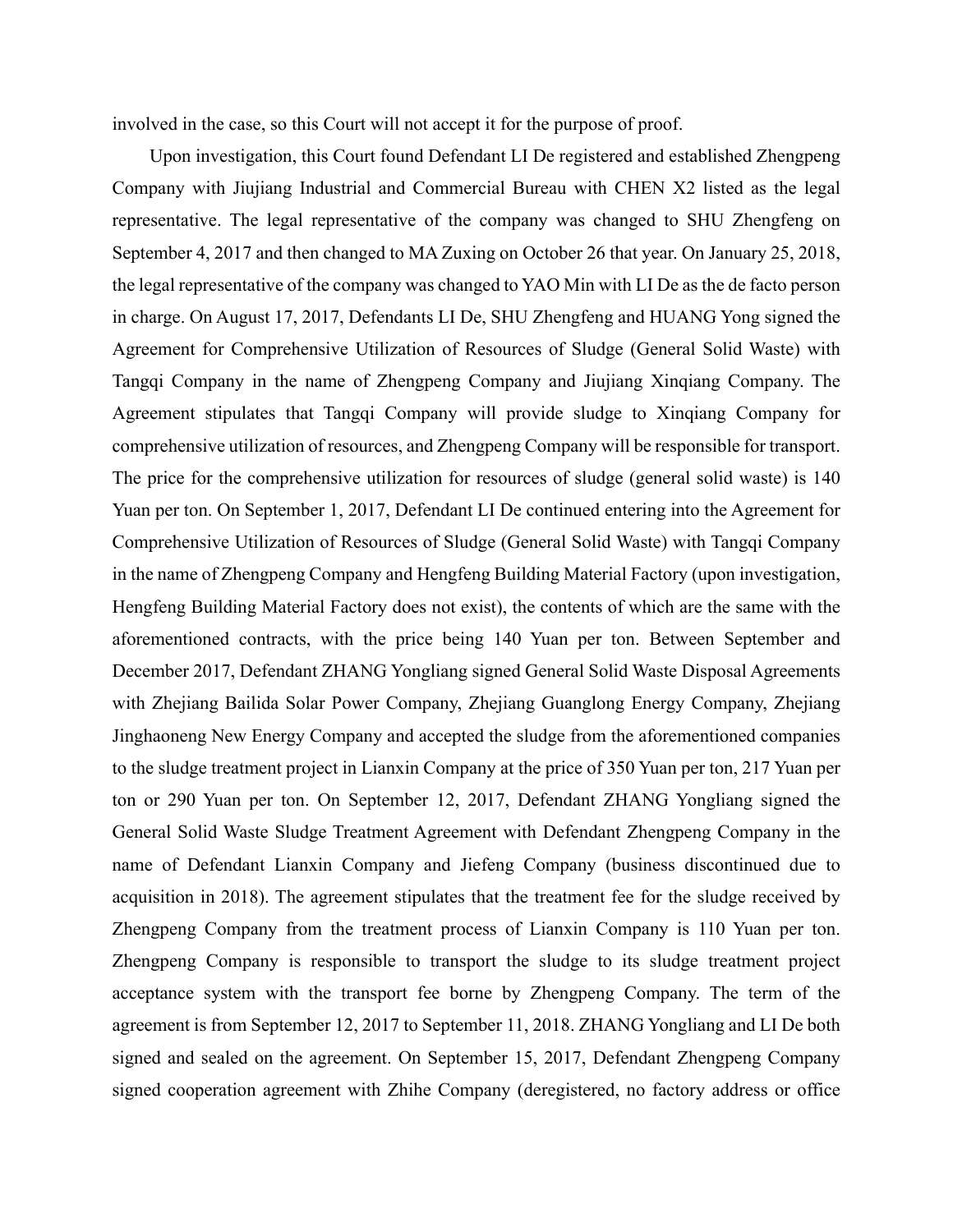location upon investigation with XIA Jiping as the actual person in charge). The agreement stipulates that Zhengpeng Company and Zhihe Company cooperate in the sludge, coal gangue renewable fuel business and agreed to share profits from such cooperation. The term of cooperation is from September 15, 2017 to September 14, 2020. Between August 2017 to the early 2018, Defendant LI De, HUANG Yong, SHU Zhengfeng, CHEN Shishui, MA Zuxing and others directly dumped the sludge from Tangqi Company and the sludge transported by ZHANG Yongliang in the name of Lianxin Company to the place where the incidents happened in Jiujiang. The details of the facts of this case are as follows:

1. In August 2017, Defendants LI De and HUANG Yong successively loaded 6 ships of sludge from Tangqi Thermal Power Port with a total of around 4,800 tons in the name of Defendants Zhengpeng Company and Xinqiang Company. Defendant LI De arranged ships to transport the sludge to Dongyi Port in Lushan City, Jiujiang, Defendants SHU Zhengfeng and LI De arranged tandem axle trailers in Lushan City to transport three and a half ships of the sludge of about 2,800 tons to Wujiazui, Donglin Town, near the Donglin Buddha in Lushan City for dumping. The other half ship of the sludge of about 400 tons was dumped in Hukouchong Village, Donglin Town. The other two ships of sludge of about 1,600 tons were transported by Defendant LI De to the Shunxin Port of the Second Yangtze River Bridge in Jiujiang in September 2017. Defendant SHU Zhengfeng then delivered the aforementioned sludge from the two ships to Defendant CHEN Shishui for treatment at a price of 45 Yuan per ton. The sludge was dumped randomly by Defendant CHEN Shishui in Zhengjia Bay, Wufeng Village, Shayan Road, near the Second Yangtze River Bridge in Jiujiang. 2. In October 2017, Defendant HUANG Yong obtained four ships of sludge of about 3,200 tons from Defendant ZHANG Yongliang. LI De then transported four ships of sludge to Jiujiang Shunxin Port. The four ships of sludge were handled to CHEN Shishui for treatment after Defendant SHU Zhengfeng paying CHEN 20,000 Yuan in cash. Defendant CHEN Shishui dumped one and a half ships sludge of about 1,200 tons at Zhengjia Bay, Wufeng Village, Shayan Road, Jiujiang Economic and Technological Development Zone. Because such dumping was reported, LI De transported the remaining two and a half ships of sludge to other places for disposal. 3. In November 2017, Defendant LI De transported five ships of sludge of about 4,000 tons from Defendant ZHANG Yongliang to the Qiligang Port in Nanchang, which was arranged by Defendant MA Zuxing. Defendant MA Zuxing arranged LIU Mingming and other truck owners to directly dump three ships of sludge of about 2,400 tons at a villa south of Jiusongshanhe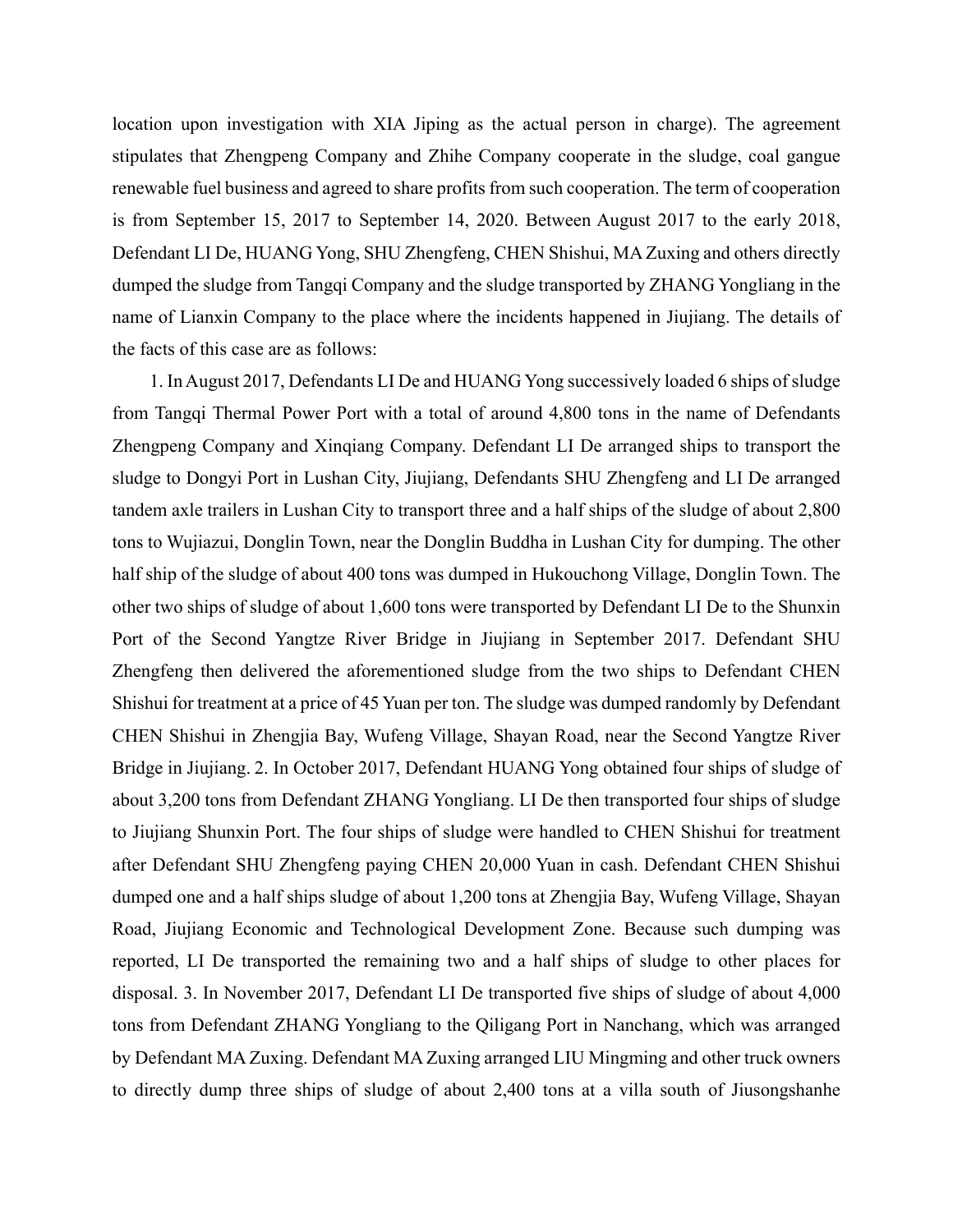Longyuan, Yongxiu County, and helped Defendant LI De to pay for such sludge; Defendant LI De then transported the remaining 2 ships of sludge from Qiligang Port to a villa south of Jiusongshanhe Longyuan and dumped it directly. 4. In January 2018, Defendant HUANG Yong and Defendant SHU Zhengfeng cooperated in the sludge transport business. Defendant HUANG Yong contacted Defendant ZHANG Yongliang to transport the sludge at a price of 108 Yuan per ton. Defendant HUANG Yong then obtained two ships of sludge of about 1,600 tons from ZHANG Yongliang and transported it to Jiujiang to Defendant SHU Zhengfeng for treatment. Defendant SHU Zhengfeng paid Defendant CHEN Shishui 20,000 Yuan and handled the two ships of sludge to CHEN Shishui for treatment. CHEN Shishui directly dumped the two ships of sludge at Zhengjia Bay, Wufeng Village, Shayan Road, Jiujiang Development Zone. 5. In January 2018, Defendant LI De took over 6 ships of sludge of about 4,800 tons from multiple companies on the Yangtze River and handed it to Defendant HUANG Yong for disposal. Defendant HUANG Yong and defendant SHU Zhengfeng then transported four ships of such sludge of about 3,200 tons to Saicheng Lake Port and handed it over to Defendant CHEN Shishui for disposal. CHEN Shishui then dumped the four ships of sludge near the depression at Shayan Road. Zhihe Company and Zhengpeng Company were involved in the illegal dumping of sludge at Zhengjia Bay, Wufeng Village, Shayan Road and around Jiusongshanhe Longyuan, Yongxiu County. In addition, XIA Jiping, the de facto person in charge of Zhihe Company obtained a share of the profit in such cooperation.

The Defendants in this case illegally dumped sludge in a total of 14,800 tons, of which about 2,800 tons of sludge was dumped in Wujiazui, Donglin Town near Donglin Buddha (Plot 1), about 400 tons was dumped in Hukouchong Village of Donglin Town (Plot 2), about 3,200 tons was dumped in the depression near Shayan Road in downtown, about 4,400 tons was dumped in Zhengjiawan, Wufeng Village on Shayan Road in downtown (Plot 4), and about 4,000 tons was dumped in a mountain village directly south of Jiusong Shanhe Long Park in Yongxiu County (Plot 5). As to the aforementioned sludge dumped, Jiujiang Municipal Ecology and Environment Bureau entrusted Jiangxi Environmental Protection Research Institute to assess the environmental damage status and the environmental restoration costs caused by the sludge involved in this case and identified that the illegal dumping of sludge caused damage to the soil, water environment and air. It is also clarified that the total cost of the contaminated land restoration project in this case is 14,462,880 Yuan, including direct engineering costs of 10,480,000 Yuan, indirect costs of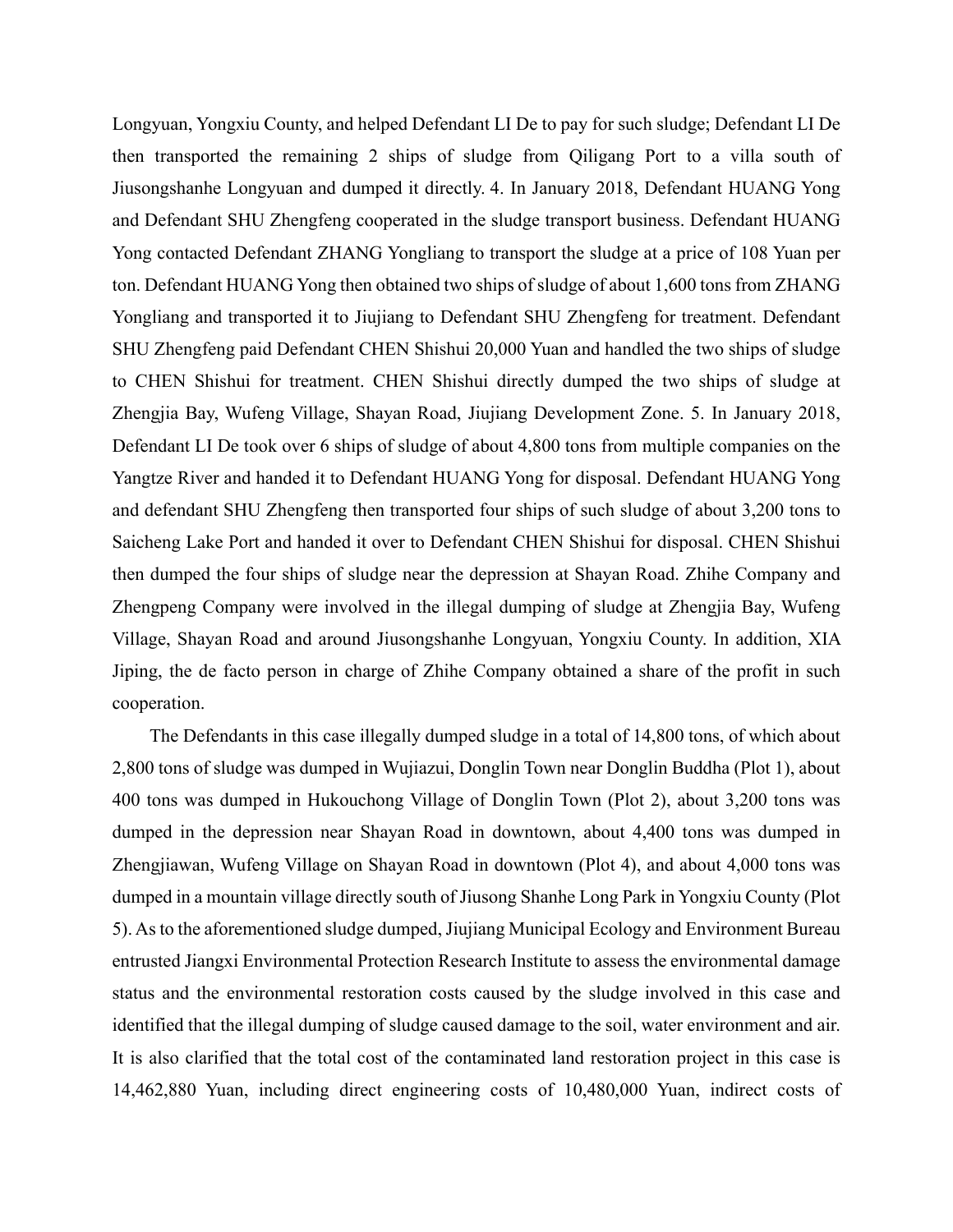2,044,480 Yuan, basic reserve costs of 838,400 Yuan, environmental emergency monitoring costs of 700,000 Yuan and assessment report preparation costs of 400,000 Yuan. In addition, the direct engineering costs of the five plots involved in this case are as follows: 1,701,000 Yuan for Wujiazui, Donglin Town, near Donglin Buddha, 314,700 Yuan for Hukouchong Village, Donglin Town, 2,128,500 Yuan for the depression near Shayan Road, 2,889,000 Yuan for Zhengjia Bay, Wufeng Village, Shayan Road, and 3,446,800 Yuan for the plot near Jiusongshanhe Longyuan, Yongxiu County.

This court also find that the Ecological and Environmental Compensation Negotiation Agreement was reached by Plaintiff and Tangqi Company on September 5, 2019 upon previous negotiation. The agreement stipulates that Tangqi Company shall pay 4,872,387 Yuan for compensation, which includes all the compensation fees assessed for the plot at Wujiazui, Donglin Town, near Donglin Buddha (Plot 1) and at Hukouchong Village, Donglin Town (Plot 2), part of the fees for the plot at Zhengjia Bay, Wufeng Village, Shayan Road (Plot 4, including direct engineering costs of 1,209,000 Yuan, indirect costs of 275,544 Yuan, basic reserve costs of 125,524 Yuan), environmental emergency monitoring costs of 410,000 Yuan in other assessment reports, 50% of the assessment report preparation costs of 200,000 Yuan and attorney's fee during the negotiation process of 20,000 Yuan. Tangqi Company has fulfilled the payment responsibility for the aforementioned costs. Plaintiff and Tangqi Company applied for judicial confirmation on such negotiation agreement, which this Court confirms according to the law.

In addition to the compensation voluntarily borne by Tangqi company after negotiation. No agreement was made through negotiation as to the ecological restoration fee for the plot at the depression near Shayan Road, Jiujiang City (Plot 3) of 2,803,396 Yuan (including direct engineering costs of 2,118,500 Yuan, indirect costs of 374,616 Yuan, basic reserve costs of 170,280 Yuan, environmental emergency monitoring costs of 130,000 Yuan), the ecological restoration fee for the plot at Zhengjia Bay, Wufeng Village, Shayan Road, Jiujiang (Plot 4) of 2,018,515 Yuan (including direct engineering costs of 1,680,000 Yuan, indirect costs of 232,920 Yuan, basic reserve costs of 105,595 Yuan) and the ecological restoration fee for the plot near Jiusongshanhe Longyuan, Yongxiu County (Plot 5) of 4,889,180.8 Yuan (including direct engineering costs of 3,446,800 Yuan, indirect costs of 606,637 Yuan, basic reserve costs of 275,744 Yuan, environmental emergency monitoring costs of 160,000 Yuan).

In addition, the preparation fee for the assessment report in the appraisal report of 200,000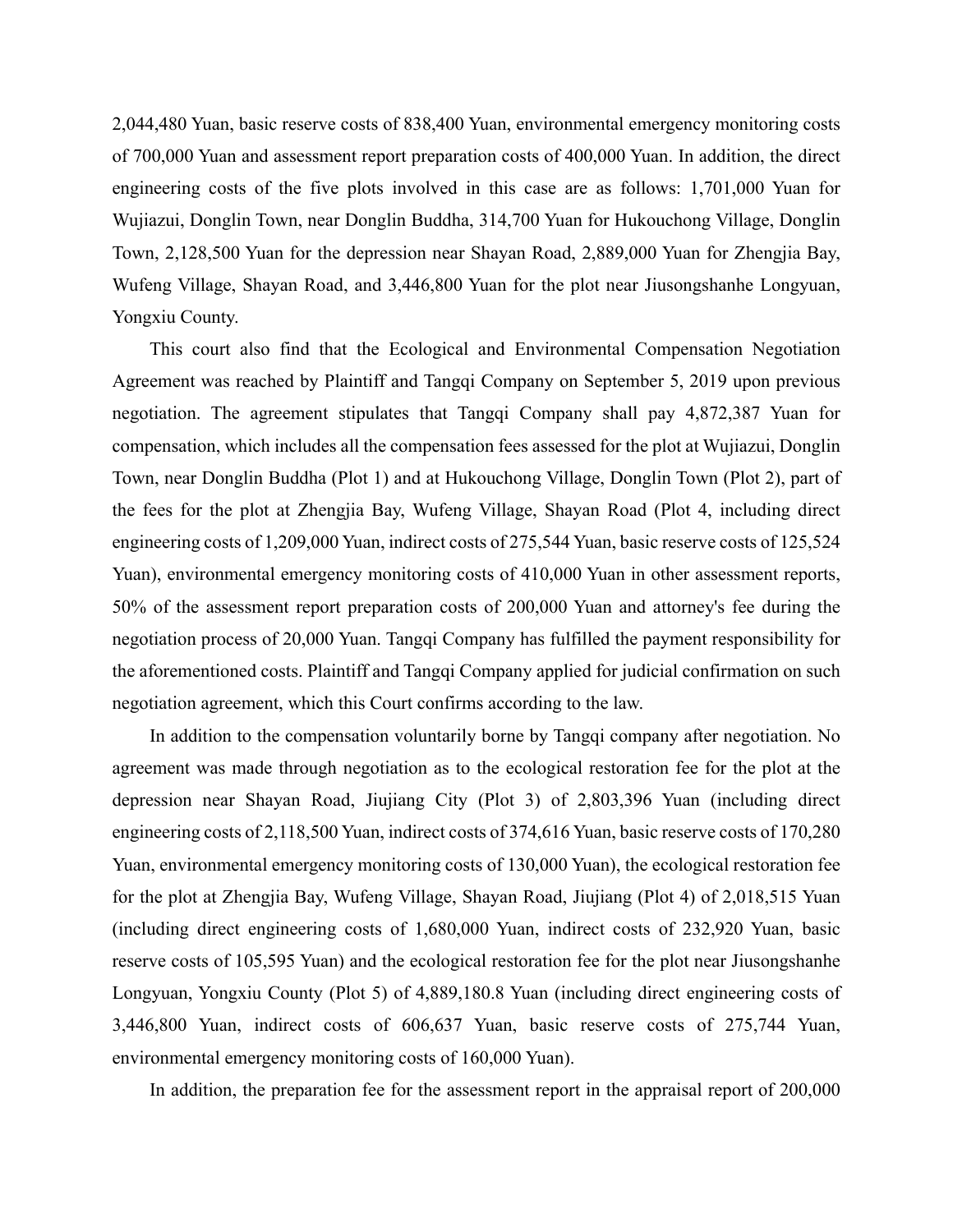Yuan, the risk assessment project fee of 100,000 Yuan has not been compensated yet. Jiujiang Municipal Ecology and Environment Bureau signed the entrustment agreement with Jiangxi Weimin Law Firm on March 5, 2019. Jiujiang Municipal Ecology and Environment Bureau paid Jiangxi Weimin Law Firm 60,000 Yuan for attorney's fee.

During the trial of this case, Defendant Lianxin Company has voluntarily paid 1,000,000 Yuan to this Court for ecological restoration fund, and Defendant SHU Zhengfeng has voluntarily paid 100,000 Yuan to this Court for ecological restoration.

This Court held that, according to the prosecution and defense from both sides, the focus of disputes between the parties are: whether each Defendant shall bear the responsibility of compensation for damage to the ecological environment; if such responsibility exists, what is the form of such responsibility and the degree of responsibility?

Defendants Zhengpeng Company, Lianxin Company, ZHANG Yongliang, LI De, SHU Zhengfeng, HUANG Yong, XIA Jiping, CHEN Shishui, MA Zuxing and SHEN Xiaojun illegally transported and dumped sludge, causing ecological and environmental pollution which harmed the public interest, and shall bear the ecological and environmental damage compensation responsibilities. In this case, as the sludge from each plot dumped by the Defendants is mixed and the sludge from the same plot cannot be repaired separately, the Defendants should, according to the principle of joint liability for joint environmental infringement case, assume the joint liability for repair of the same parcel of land. In this case, Plaintiff and the non-party Tangqi Company have reached an agreement by themselves through negotiation regarding the sludge dumped at Wujiazui, Donglin Town, near Donglin Buddha (Plot 1), Hukouchong Village, Donglin Town (Plot 2) and part of the sludge dumped at Zhengjia Bay, Wufeng Village, Shayan Road (Plot 4) and judicial confirmation is applied for such agreement. Tangqi Company has fulfilled its responsibilities according to the agreement. Also, Plaintiff People's Government of Jiujiang City did not file this lawsuit against Tangqi Company, so this Court does not need to hear on the environment infringement of Tangqi Company. In addition to the aforementioned compensation voluntarily borne by Tangqi company after negotiation, the sludge at the depression near Shayan Road, Jiujiang City (Plot 3) was obtained by LI De from multiple companies on the Yangtze River and was directly dumped by Defendant HUANG Yong, SHU Zhengfeng and CHEN Shishui in a coordinated manner. The restoration for the plot shall cost 2,803,396 Yuan, which should be jointly borne by aforementioned defendants. Part of the sludge at Zhengjia Bay, Wufeng Village, Jiujiang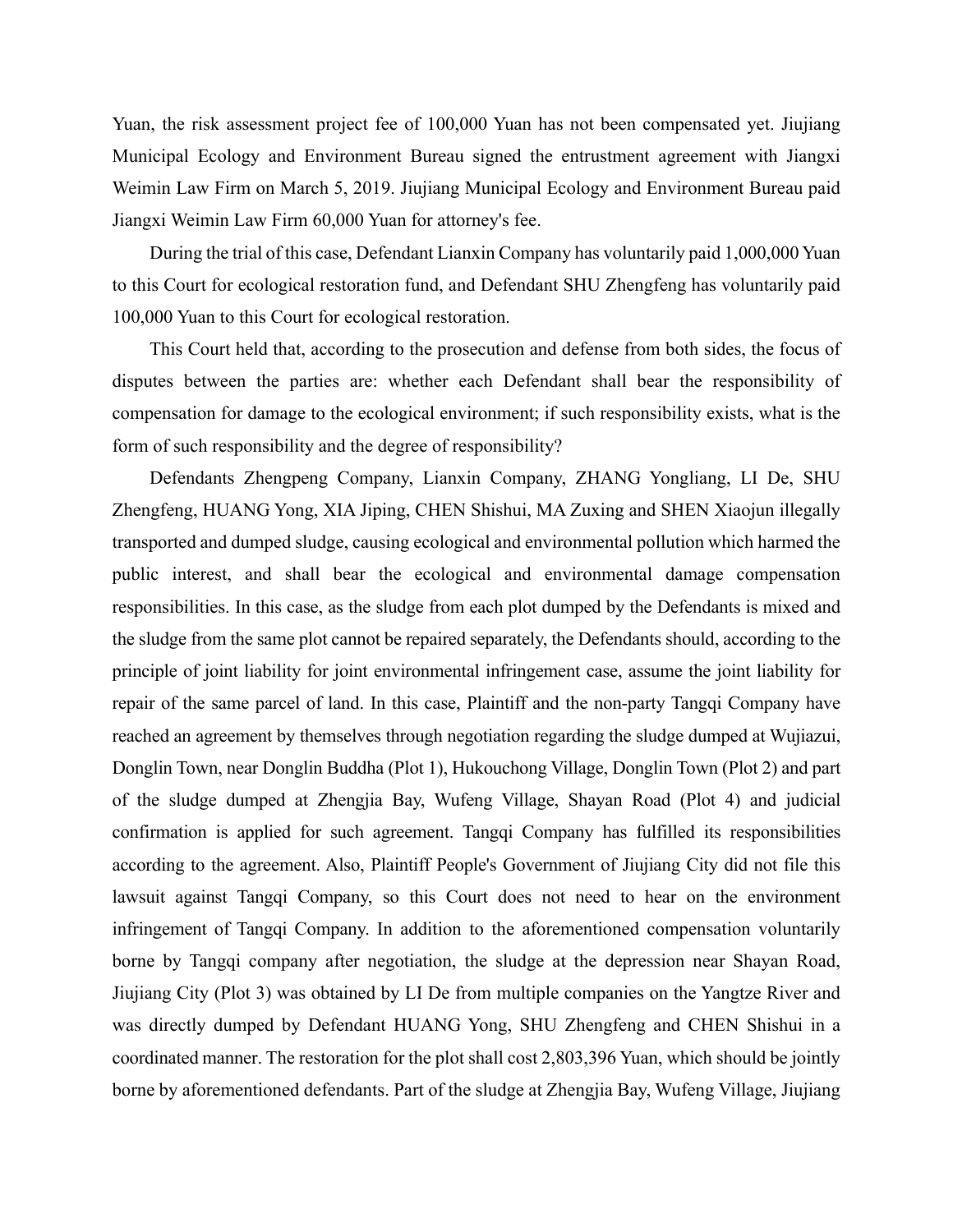City came from Lianxin Company (obtained by ZHANG Yongliang in the name of Lianxin Company) and directly dumped by LI De, HUANG Yong, SHU Zhengfeng and CHEN Shishui in a coordinated manner. The restoration fee left for this plot is 2,018,515 Yuan, which shall be borne by the aforementioned Defendants. The sludge around Jiusongshanhe Longyuan in Yongxiu County (Plot 5) came from ZHANG Yongliang and was dumped by Defendant LI De and MA Zuxing in a coordinated manner. The restoration for the plot shall cost 4,489,181 Yuan, which should be jointly borne by aforementioned Defendants. Defendant LI De, as the de facto person in charge of Defendant Zhengpeng Company, participated in the illegal dumping of sludge in the name of Zhengpeng Company while Zhengpeng Company had no qualification or ability to handle such sludge, shall be jointly responsible for ecological restoration along with Defendant Zhengpeng Company. In the illegal dumping of sludge in the aforementioned Plot 4 and 5, Defendant XIA Jiping participated in the sludge treatment in the name of Zhihe Company in cooperation with Defendant Zhengpeng Company, and obtained a share of the profits, thus Defendant XIA Jiping shall be jointly liable for the ecological restoration responsibilities over the aforementioned plots. In addition, the assessment report preparation fee for the environmental damage assessment report of 200,000 Yuan, the risk assessment plan fee of 100,000 Yuan and attorney's fee of 40,000 Yuan are the reasonable expenses of this case. This Court supports the aforementioned expenses requested by Plaintiff. According to the judicial interpretation on the trial of ecological and environmental damage compensation cases, the way of taking the responsibility for the ecological environment damage compensation case includes an apology. Plaintiff People's Government of Jiujiang City's request for Defendants' apology to the society on media at the provincial level or above is based on the law and this Court supports it.

As for Defendant Lianxin Company's argument that the sludge came from ZHANG Yongliang does not mean the sludge came from Lianxin Company, and that Lianxin Company shall not bear the responsibility of ecological and environmental damage compensation. According to the facts identified in the trial, during its process of the sludge involved in this case, Defendant Lianxin Company handed over the official seal and blank contract to ZHANG Yongliang. Also, during ZHANG Yongliang's process of dumping of part of the sludge at Zhengjia Bay, Wufeng Village, Shayan Road, Jiujiang, testimony from ZHANG Yongliang and witness HUANG X can prove that the sludge came from Lianxin Company. Thus, Defendant Lianxin company shall take joint restoration responsibility of such plot. Plaintiff did not submit sufficient evidence to prove whether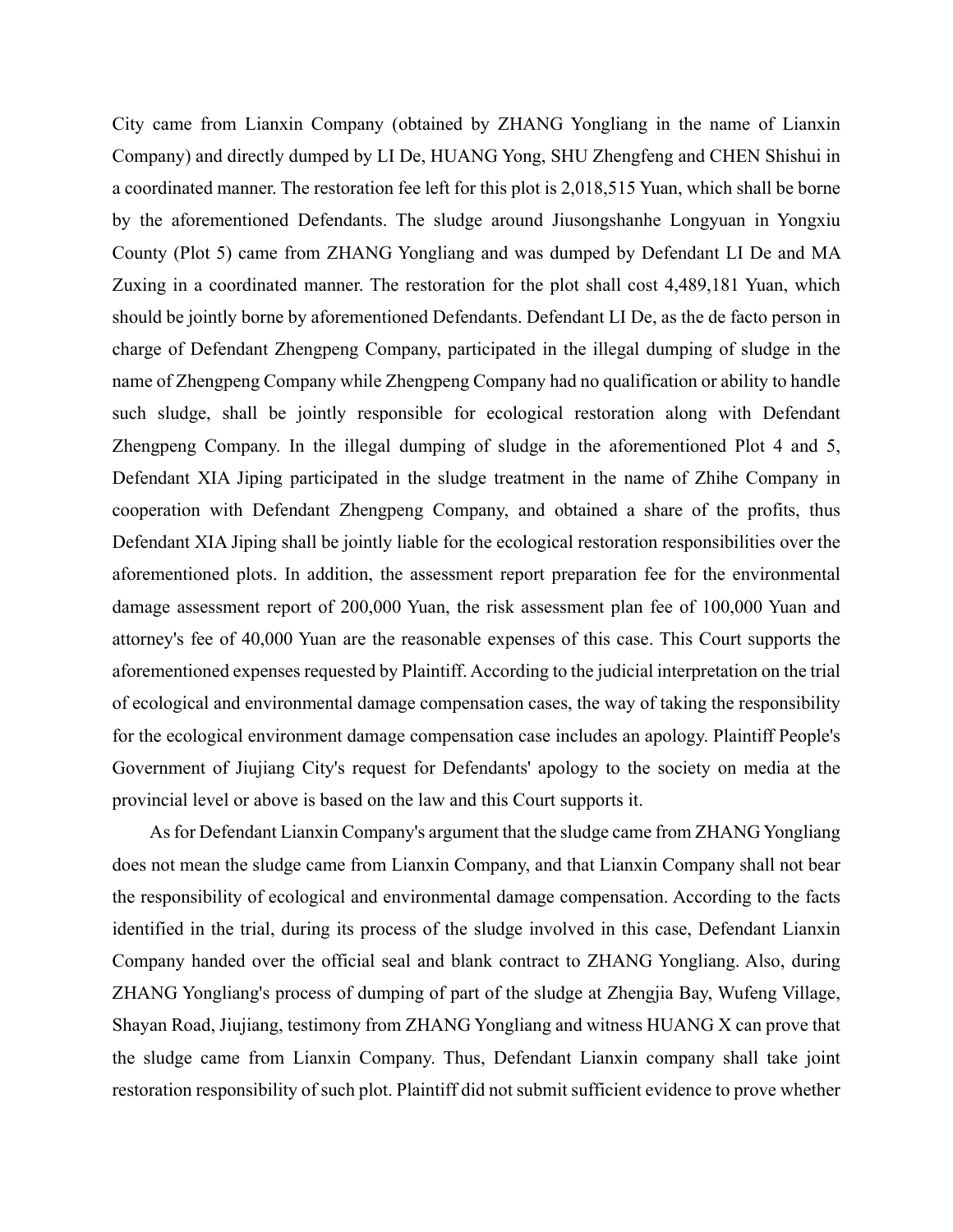the sludge of the plot near Jiusongshanhe Longyuan in Yongxiu County (Plot 5) came from Defendant Lianxin Company. According to the civil rules of proof, Plaintiff should bear the adverse consequences of failure to prove. As a result, this Court cannot confirm that the sludge of the plot came from Lianxin Company, and Lianxin Company does not need to bear the responsibility of ecological restoration of the plot. In this case, Defendant Lianxin Company, with limited sludge processing capacity, handed over the company's official seal and blank contract to Defendant ZHANG Yongliang for sludge processing without tracking the process of sludge treatment by ZHANG Yongliang according to the law. Lianxin Company has obvious supervisory negligence and shall bear the joint responsibility for the illegal dumping of sludge from Lianxin Company according to the principle of no-fault civil imputation of environmental joint infringement.

As to XIA Jiping's argument that the evidence submitted by Plaintiff cannot prove that he knew that Defendant Zhengpeng company's illegal dumping of sludge, and thus he shall not bear the responsibility for ecological restoration. This Court held that according to evidence such as the cooperation agreement between Zhengpeng Company and Zhihe Company (with XIA Jiping as the person in charge), bank statements and the confession of Defendant LI De, XIA Jiping and ZHANG Yongliang, testimony from witness Wang X and transport records, it is sufficient to prove that Zhihe Company and Zhengpeng Company both participate in the sludge dumping activities after their cooperation after September 14, 2017. Thus, XIA Jiping's argument is not accepted by this Court. As for the argument that XIA Jiping's criminal case of his suspected environment pollution criminal offences shall take precedence over the trial of this case, because the trial of criminal cases is not always prior to the trial of civil cases, this civil case is supported by relevant evidence and is not inappropriate.

As for Defendant CHEN Shishui's argument that he was an employee of LI De and had gained little from and done little in the illegal dumping activities. The employer LI De should bear the liability for compensation or CHEN should bear the minor liability for compensation. This Court believes that Defendant CHEN Shishui's argument that he was an employee of LI De has no relevant evidence to support. According to the facts ascertained, CHEN Shishui and the other Defendants illegally dumped the sludge in a cooperative manner. In a joint environmental infringement case, environmental restoration responsibility shall be jointly borne by Defendants, not calculated by their gain or their role in the illegal activities. This Court will not accept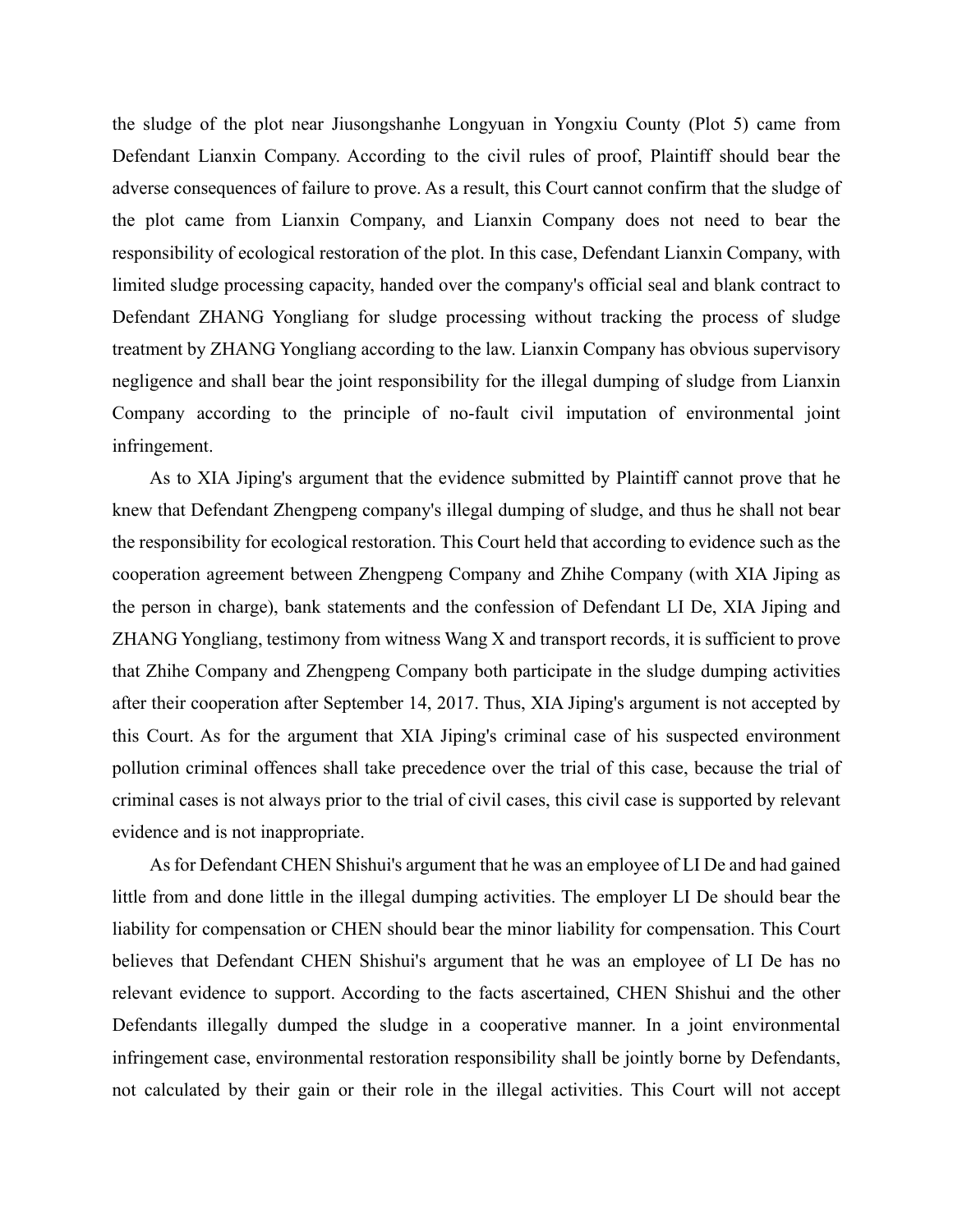Defendant CHEN Shishui's argument because it lacks factual or legal basis. As for Defendant CHEN Shishui's argument that he did not participate in the sludge dumping around Jiusongshanhe Longyuan in Yongxiu County (Plot 5) and should not bear the responsibility of ecological restoration of the plot. According to the facts identified by this Court, CHEN Shishui did not participate in the sludge dumping of the plot, and there is factual basis that CHEN Shishui shall not bear the responsibility of ecological restoration of the plot. This Court hereby accepts this argument.

As for MA Zuxing's argument that he was only doing LI De a favor and should not be held liable for ecological damage compensation, according to the facts identified in the trial, in the illegal dumping process of sludge around the plot of Jiusongshanhe Longyuan in Yongxiu County (Plot 5), MA Zuxing contacted the port to receive and send the sludge, arranged truck drivers and issued the relevant fees, so MA Zuxing was jointly at fault for the illegal dumping of sludge on the plot, and shall be held joint liable for the restoration of the plot. This Court will not accept MA Zuxing's argument.

In summary, in accordance with Article 64 of *the Environmental Protection Law of the People's Republic of China*, Articles 8, 15, 65 and 66 of *the Tort Liability Law of the People's Republic of China*, Articles 2 and 13 of *the Interpretation of the Supreme People's Court of Several Issues on the Application of Law in the Trial of Disputes over Liability for Environmental Torts*, Article 1, Article 3, Article 4, Article 6, Article 8, Article 10, Article 11, Article 12, Article 14 of *the Several Provisions of the Supreme People's Court on the Trial of Cases on Compensation for Damage to the Ecological Environment (for Trial Implementation)* and Article 64, Article 142 and Article 144 of *the Civil Procedure Law of the People's Republic of China*, the judgment is as follows:

Ⅰ. Defendant Jiangxi Zhengpeng Environmental Protection Technology Co., Ltd., LI De, HUANG Yong, SHU Zhengfeng and CHEN Shishui shall jointly undertake the ecological restoration obligation of the sludge in the depression near Shayan Road in Jiujiang Economic and Technological Development Zone (Plot 3) within three months after the effective date of this judgment. If such restoration obligation is not fulfilled, the aforementioned defendants shall be ordered to jointly pay 2,803,396 Yuan for ecological and environmental restoration within ten days after the expiration of the period. (Defendant SHU Zhengfeng has voluntarily paid 100,000 Yuan for ecological restoration to the court account).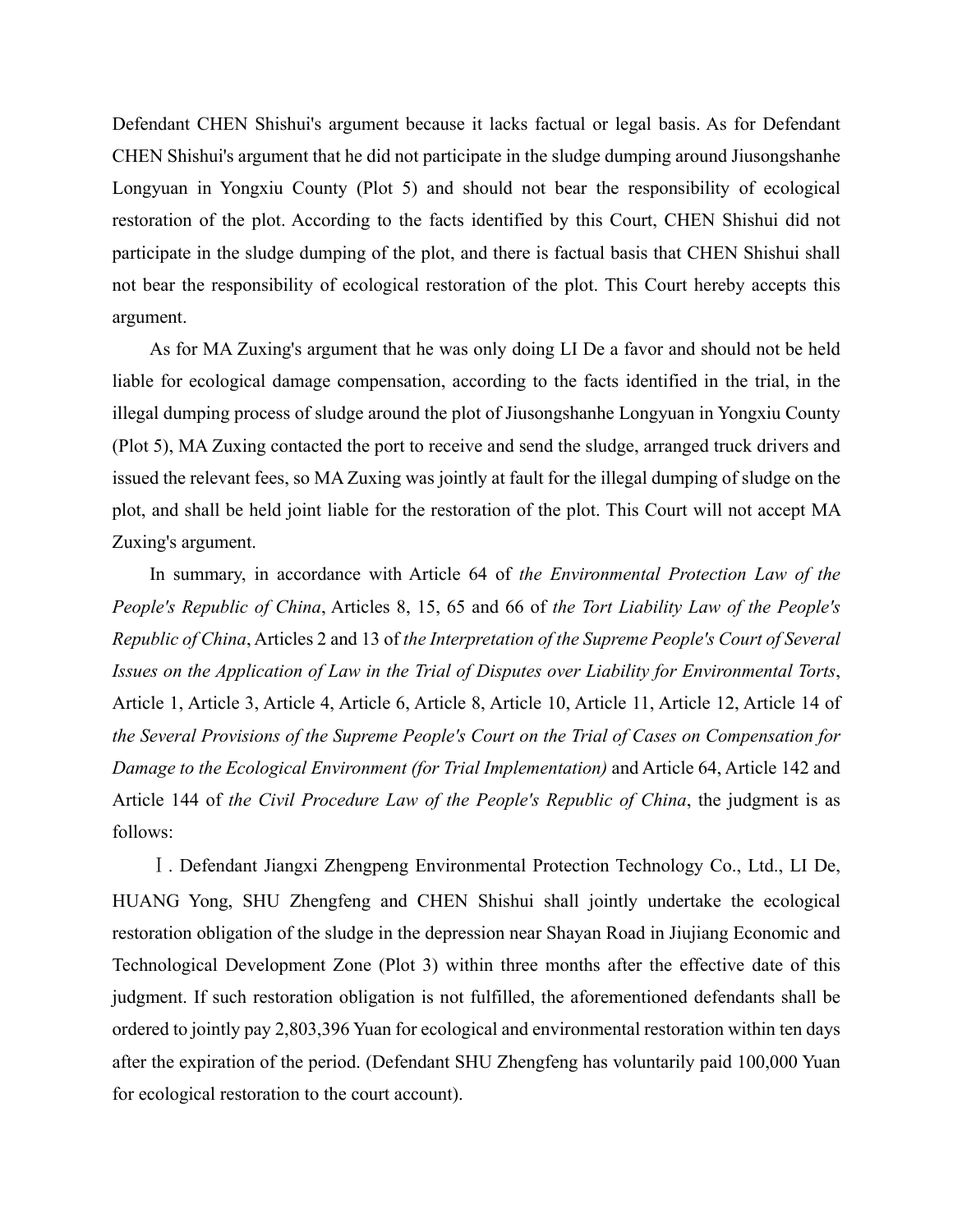Ⅱ. Defendant Jiangxi Zhengpeng Environmental Protection Technology Co., Ltd., Hangzhou Lianxin Building Materials Co., Ltd., ZHANG Yongliang, LI De, HUANG Yong, SHU Zhengfeng, XIA Jiping and CHEN Shishui shall jointly undertake the ecological restoration obligation of the sludge at Zhengjia Bay, Wufeng Village, Shayan Road in Jiujiang Economic and Technological Development Zone (Plot 4) within three months after the effective date of this judgment. If such restoration obligation is not fulfilled, the aforementioned defendants shall be ordered to jointly pay 2,018,515 Yuan for ecological and environmental restoration within ten days after the expiration of the period. (Defendant Hangzhou Lianxin Building Materials Co., Ltd. has voluntarily paid 100,000 Yuan for ecological restoration to the court account.)

Ⅲ. Defendant Jiangxi Zhengpeng Environmental Protection Technology Co., Ltd., ZHANG Yongliang, LI De, XIA Jiping and MA Zuxing shall jointly undertake the ecological restoration obligation of the sludge around Jiusongshanhe Longyuan in Yongxiu County, Jiujiang (Plot 5) within three months after the effective date of this judgment. If such restoration obligation is not fulfilled, the aforementioned defendants shall be ordered to jointly pay 4,489,181 Yuan for ecological and environmental restoration within ten days after the expiration of the period.

Ⅳ. Defendants shall jointly pay 200,000 Yuan for the preparation of the environment assessment report, 100,000 Yuan for the risk assessment program and 40,000 Yuan for the attorney's fee within ten days after the effective date of this judgment.

Ⅴ. Defendants shall make public apologies to the society on media at the provincial level or above within ten days after the effective date of this judgment.

Ⅵ. Plaintiff People's Government of Jiujiang City's other litigation requests are hereby rejected.

If the payment obligation is not fulfilled within the period specified in this judgment, the interest on the debt during the period of delayed performance shall be doubled in accordance with the provisions of Article 253 of *the Civil Procedure Law of the People's Republic of China*.

The case acceptance fee of 81,977 Yuan and the property preservation fee of 5,000 Yuan shall be jointly borne by each defendant and shall be paid to the Court within seven days from the effective date of this judgment.

In case of refusal to accept this Judgment, either party can submit an appeal petition to this Court within fifteen days as of the served date of this Judgment and submit one counterpart of the petition to each person or representative from the Opposite Parties for appealing to Jiangxi High